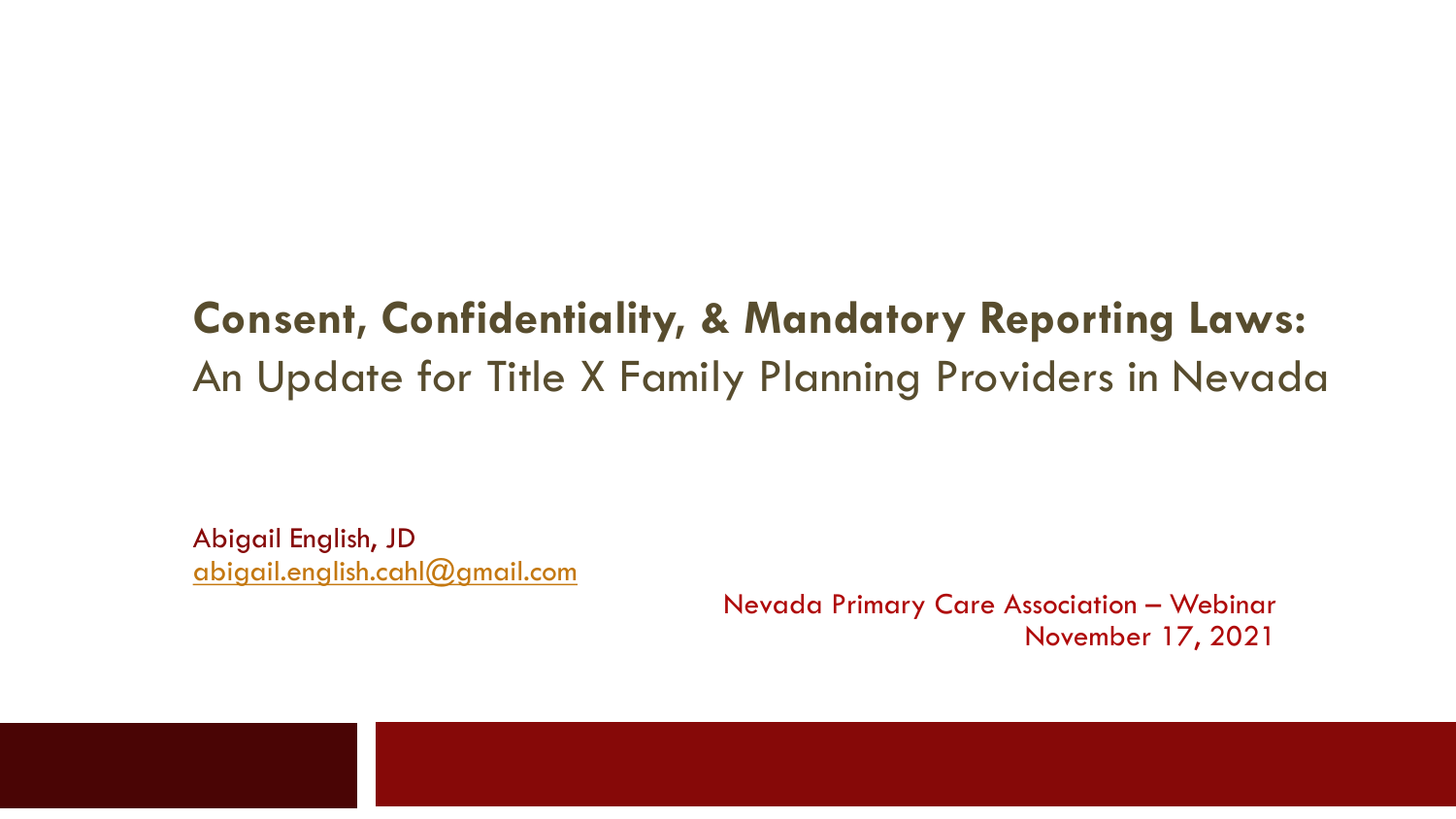

### Abigail English has no financial conflicts of interest to disclose.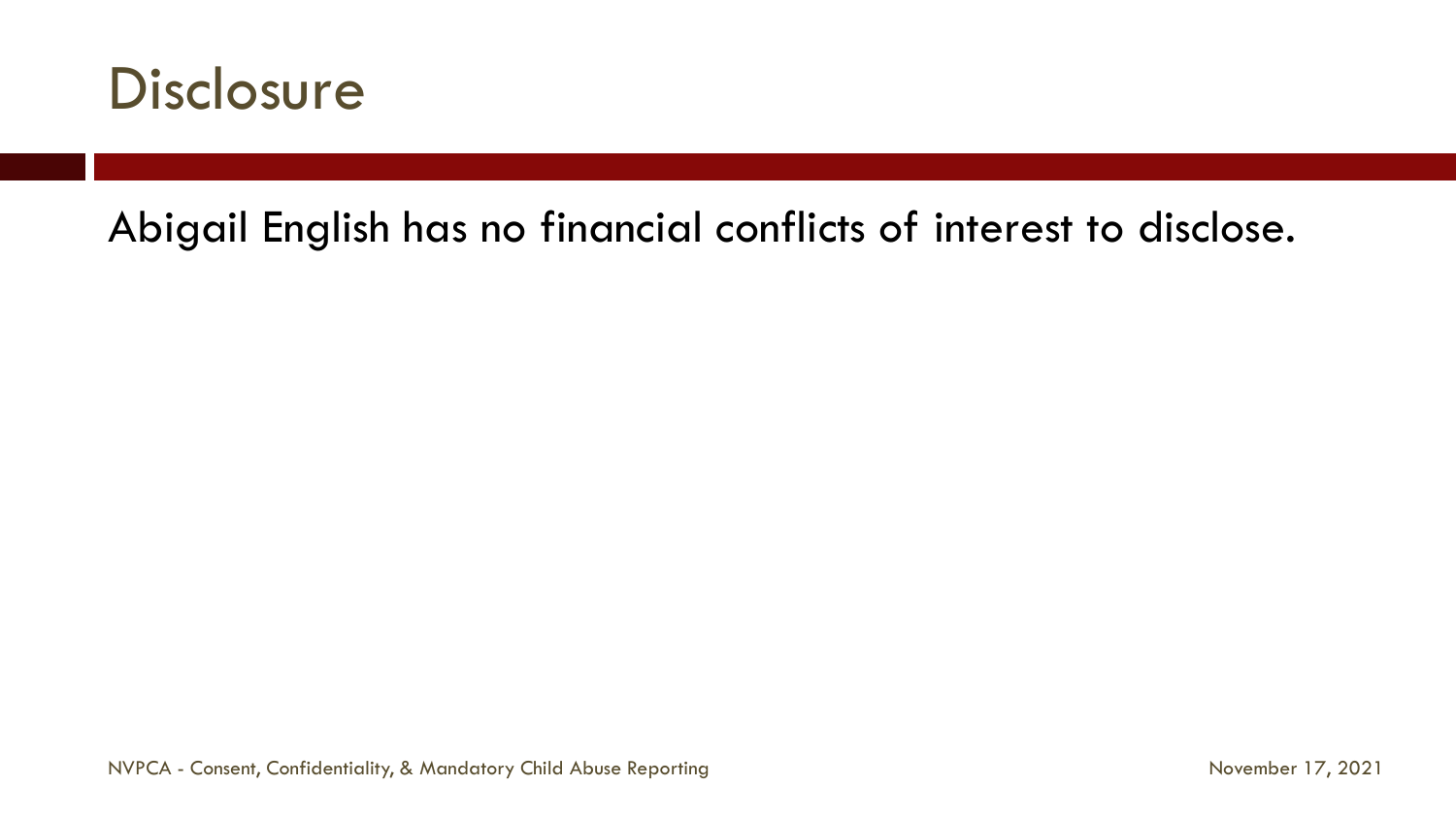

### *By the end of this session, participants should be able to …*

- □ Explain the consent requirements for minors to receive health care under Title X family planning regulations and Nevada minor consent laws
- $\Box$  Explain the federal and state confidentiality laws that protect the health care information of minors and control disclosure of confidential information
- $\Box$  Explain the mandatory child abuse reporting requirements in Nevada laws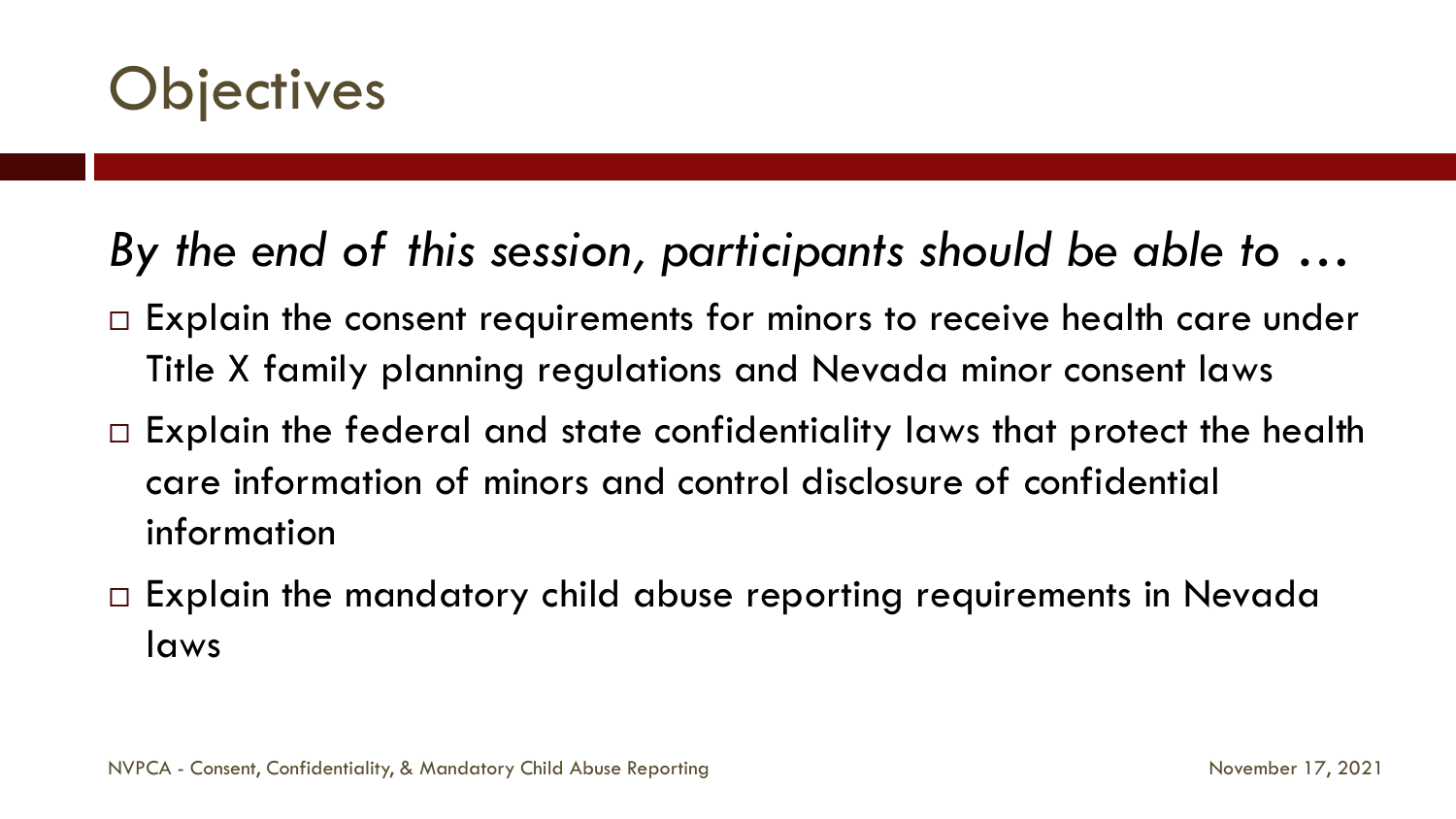

This presentation does not constitute legal advice. For a legal opinion or legal advice, it is important to consult an attorney with expertise in all applicable federal, state, and local laws.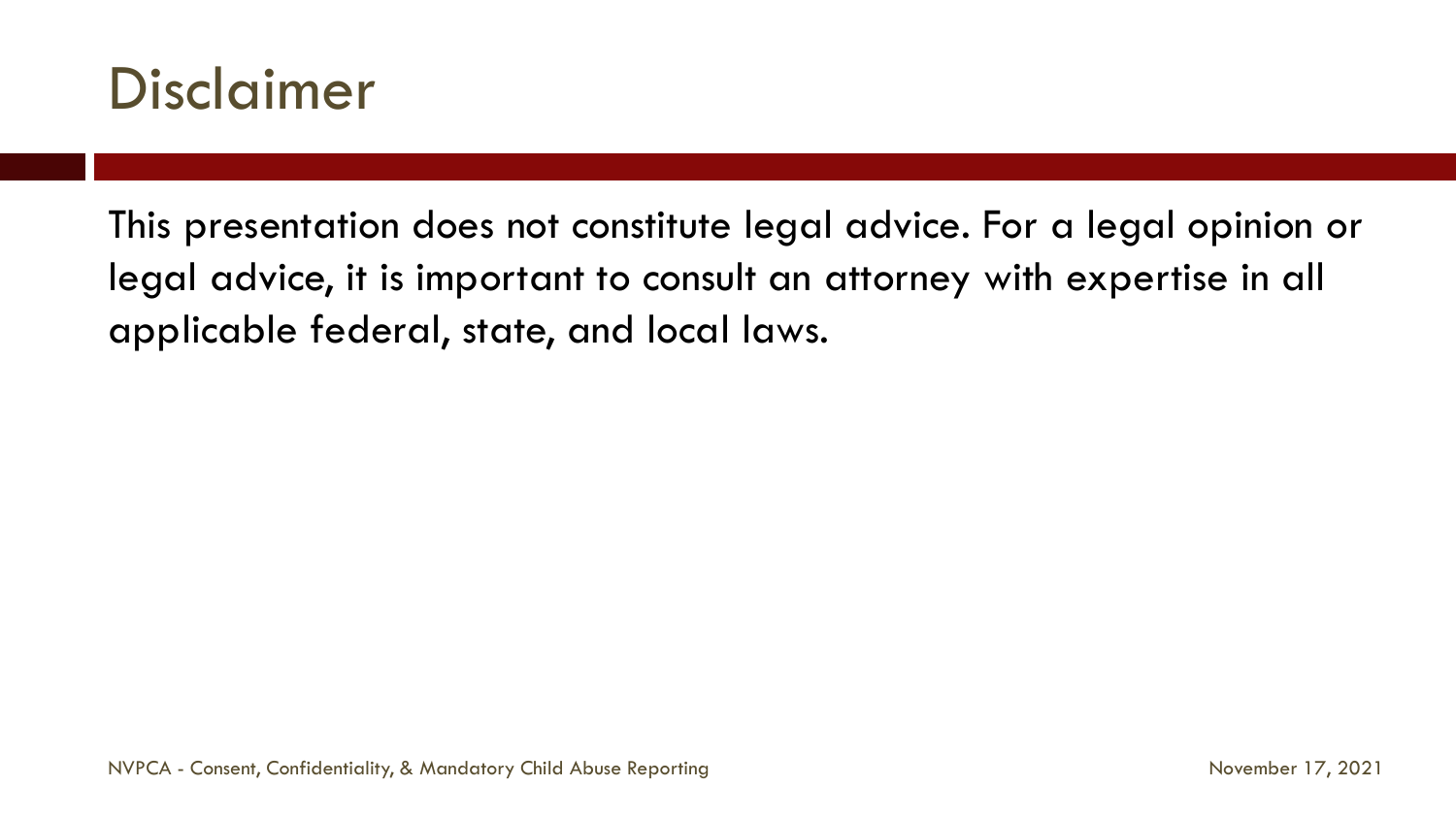## **Overview**

- Minor consent for health care
	- $\blacksquare$  Title X family planning regulations
	- **D** Nevada minor consent laws
- □ Confidentiality of minors' health information
	- **HIPAA Privacy Rule**
	- **D** Nevada confidentiality laws
- Mandatory reporting of child abuse
	- **D** Mandated reporters
	- **Q** Reportable abuse
	- **Q** Reporting procedures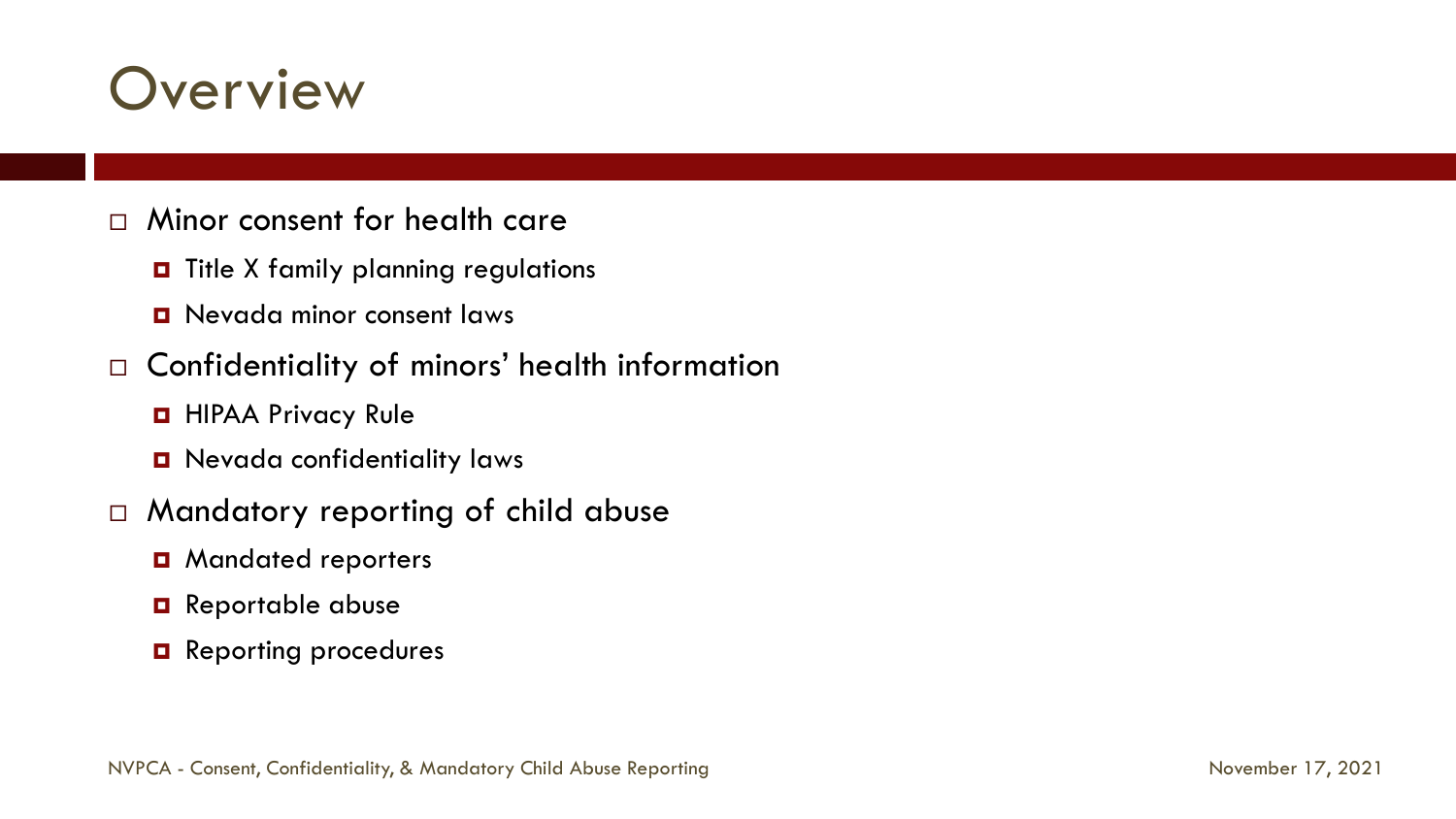## Minor Consent for Health Care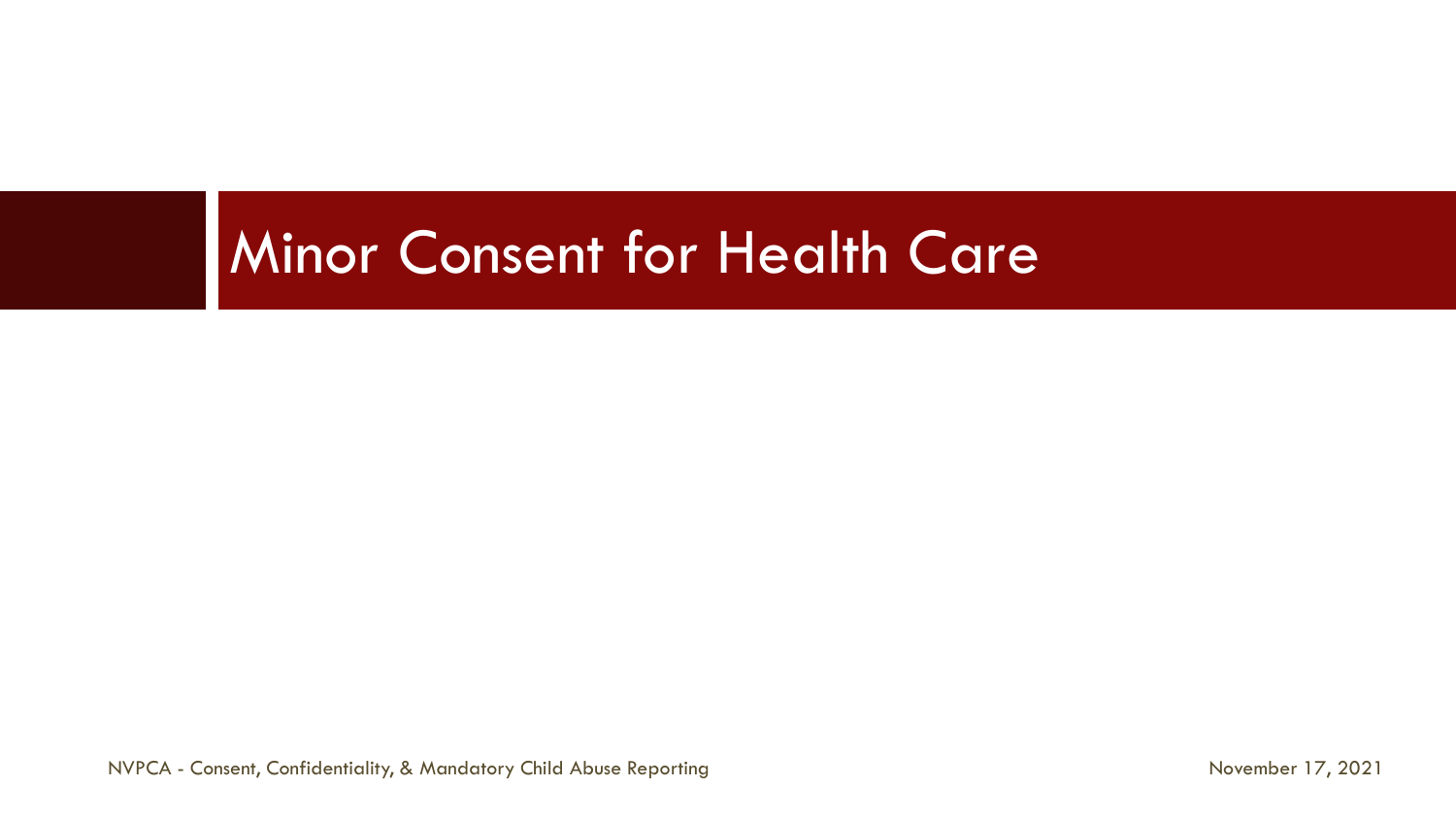## General "Age of Consent" in Nevada

- $\Box$  Age of majority in Nevada = 18
- □ Age of consent for sexual activity
	- **D** No specific age in Nevada law
	- Some criminal laws specify penalties for minors of certain ages
- Age of consent for medical care
	- $\Box$  Adolescents  $>$  are adults consent for own car
	- $\blacksquare$  Adolescents  $\lt$  18 are legally minors
		- **Parent consent usually required**
		- Exceptions allow minors to consent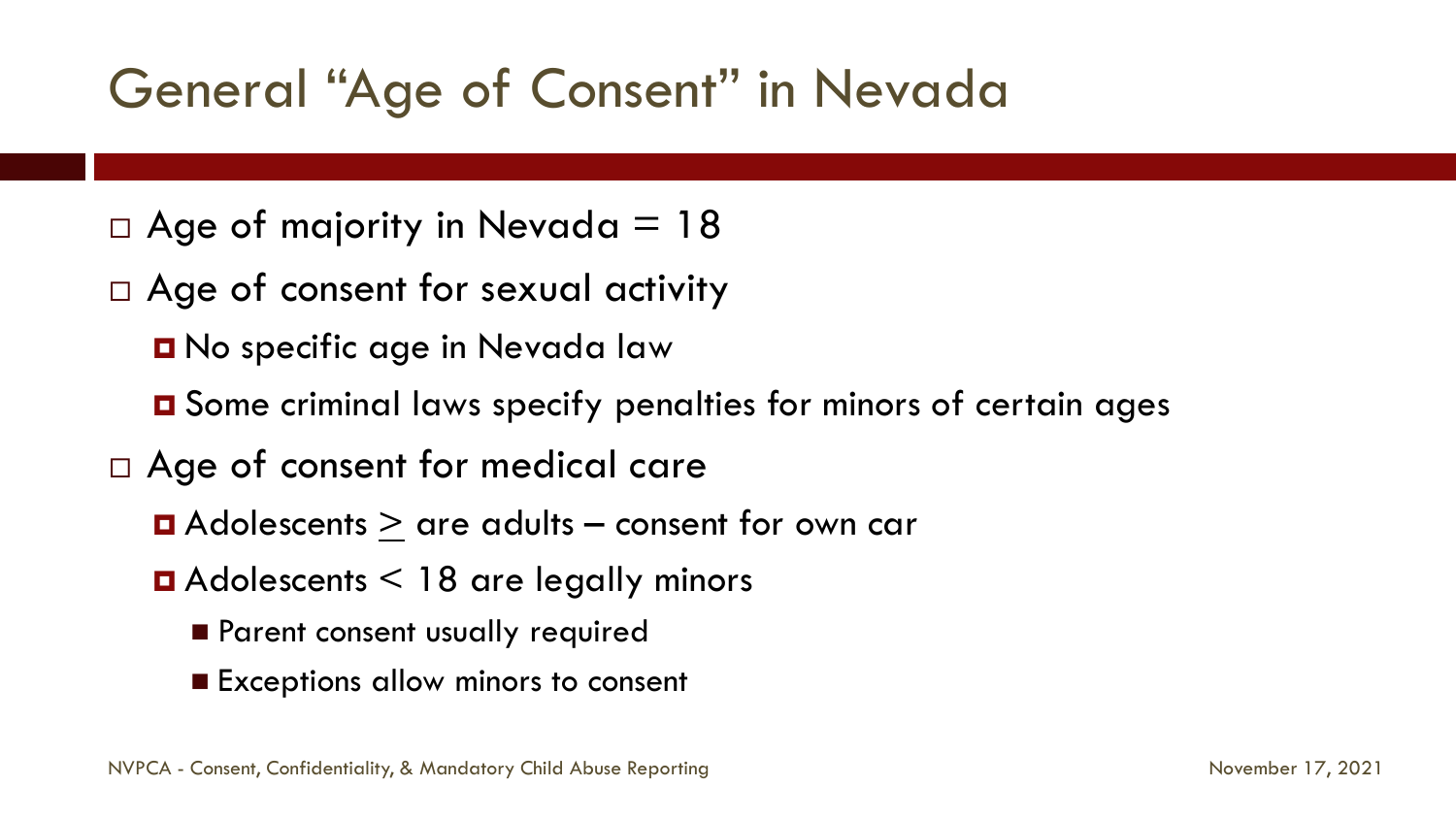## Poll Question #1

# Are you familiar with the 2021 Title X regulation on parent consent?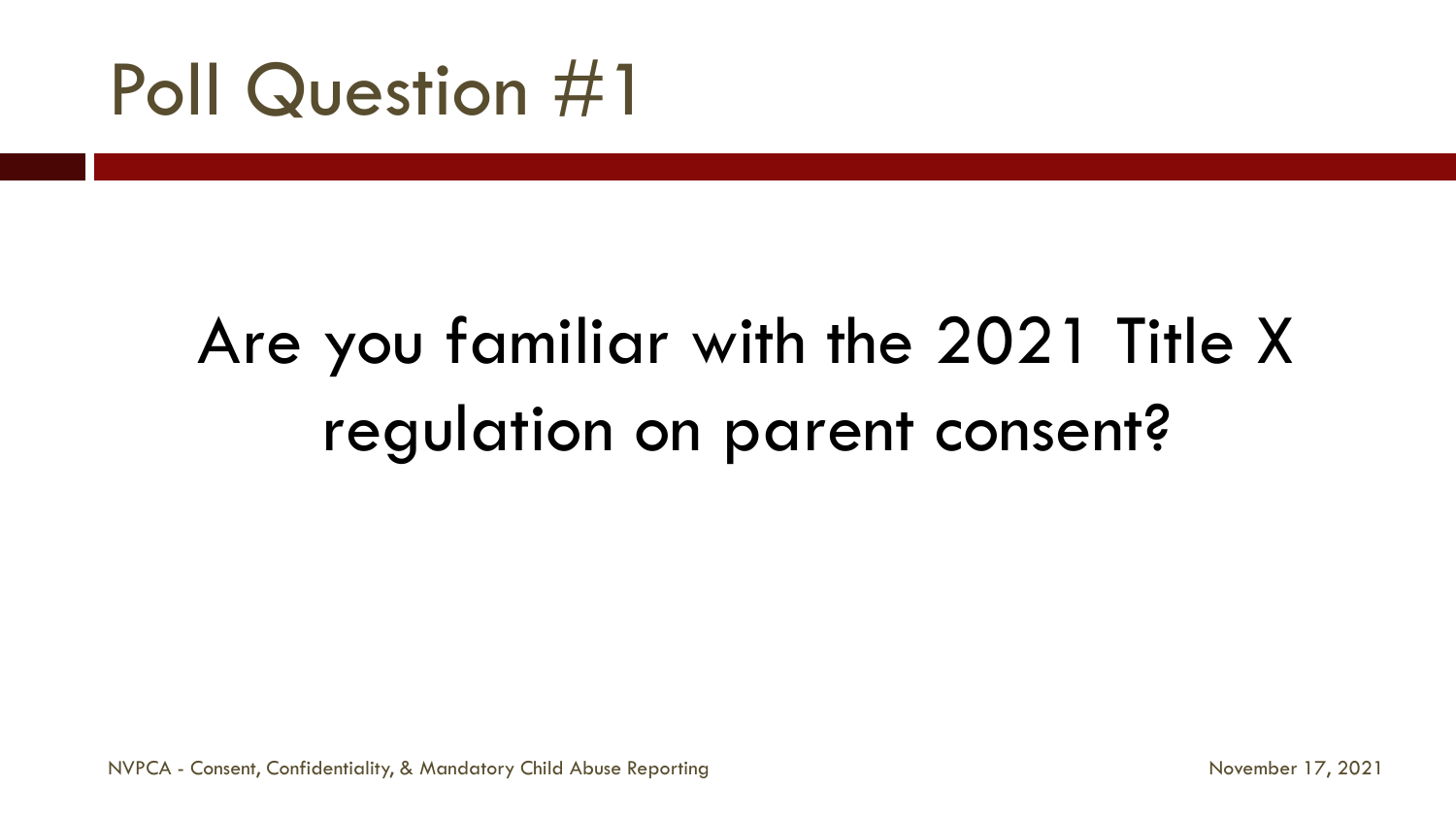## Consent for Title X Family Planning Services

- $\Box$  Title X services must be available for adolescents
- $\Box$  Historically, confidentiality requirements  $\rightarrow$  minor consent
	- **O** Title X confidentiality regulation
	- **Litigation re federal regulation and state laws**
- □ 2021 Title X regulations
	- "Adolescent-friendly health services" 42 C.F.R. § 59.5
		- "accessible, acceptable, equitable, appropriate and effective"
	- Explicit prohibition of requiring parent consent 42 C.F.R. § 59.10(b)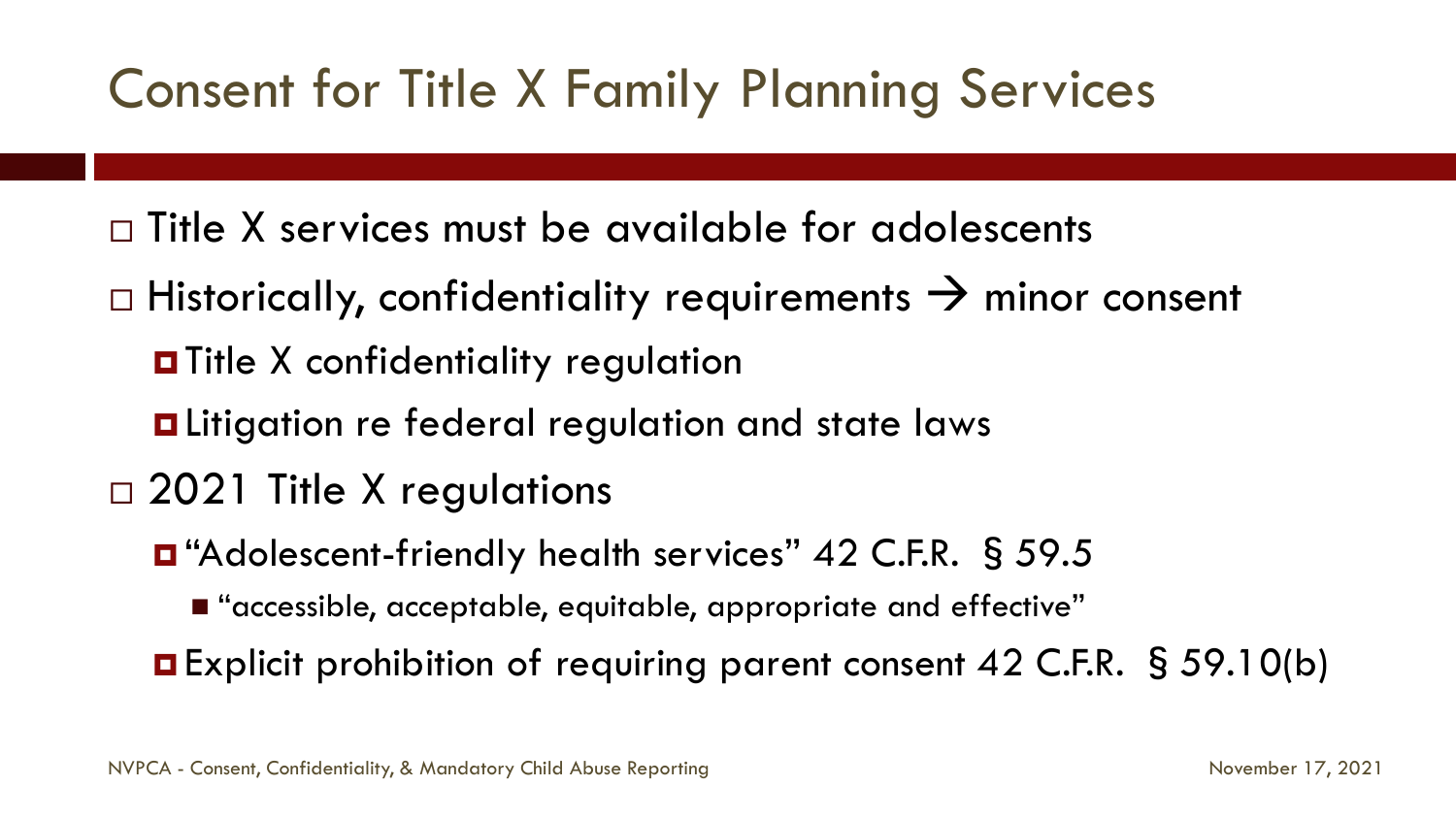## Title X Regulation re Parent Consent

□ 2021 Title X regulations added new language re parent consent

 "To the extent practical, Title X projects shall encourage family participation. However, *Title X projects may not require consent of parents or guardians for the provision of services to minors, nor can any Title X project staff notify a parent or guardian before or after a minor has requested and/or received Title X family planning services*." 42 C.F.R. §59.10(b)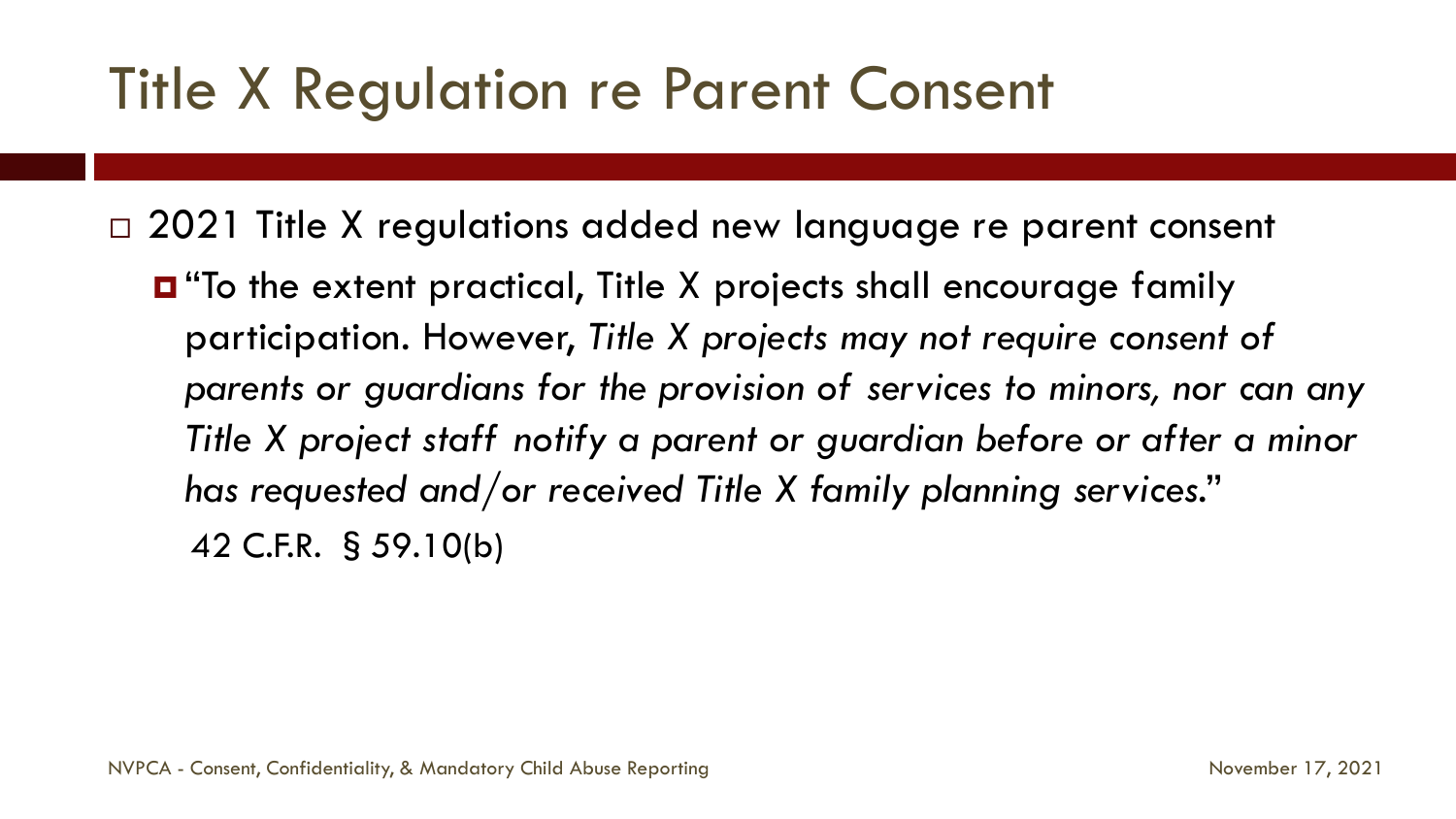## Nevada Laws re Consent for Minors' Care

- General rule requires parental consent for minors' care
- □ Numerous exceptions allow minors to consent
	- **O** Characteristics of minor
	- **O** Service minor is seeking
- □ Some laws authorize a third party to consent
	- **Health authority for care re STD/STI**
	- Person *in loco parentis* in emergency
	- **O** Investigators of suspected abuse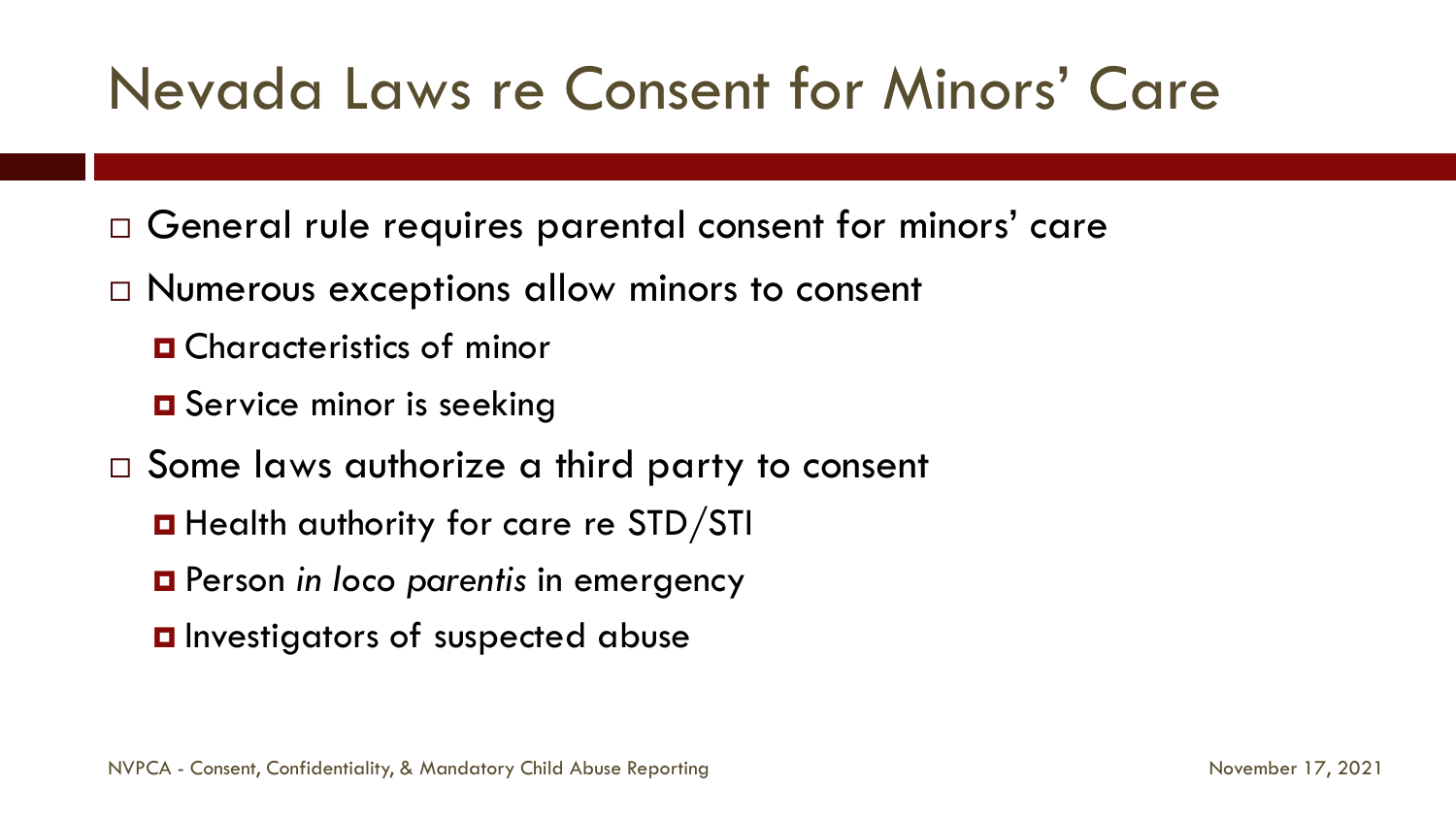## Groups of Minors Who May Consent

- Emancipated minors
- $\Box$  Minors who are parents or have borne a child
- Minors who are or have been married
- □ Minors who are living apart from parents
- Minors in danger of suffering serious health hazard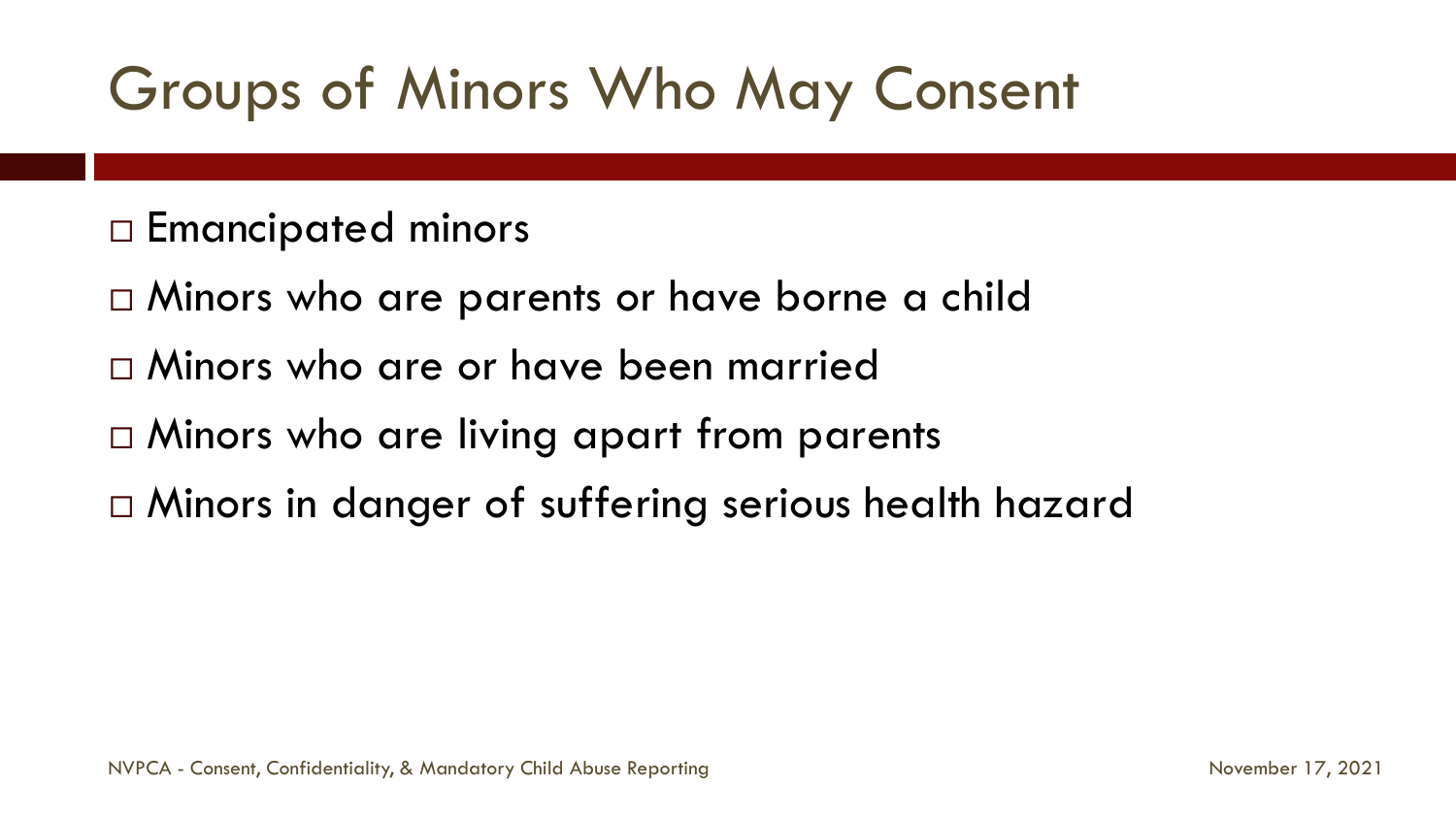## Minor Consent for Specific Services

- Abortion Nevada parent notification law enjoined
- Controlled substance abuse treatment minor may consent
- □ Family planning—pregnancy testing & contraception
	- $\blacksquare$  Title X regulation for Title X funded sites
	- Nevada laws
		- Parent / Married / Living Apart / In Danger of Severe Health Hazard
- $\Box$  Examination or treatment for STD/STI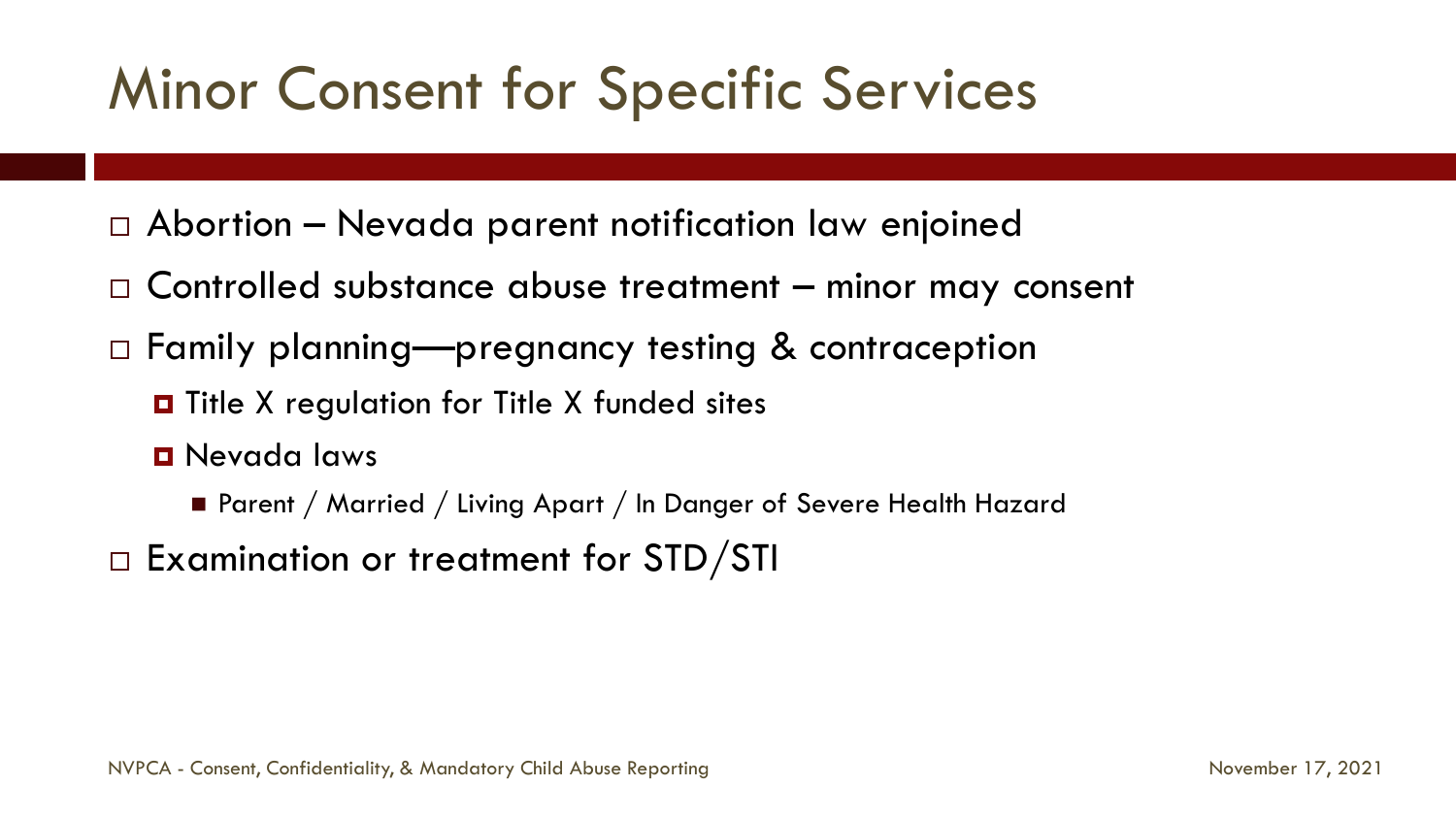## Confidentiality of Minors' Health Information

NVPCA - Consent, Confidentiality, & Mandatory Child Abuse Reporting November 17, 2021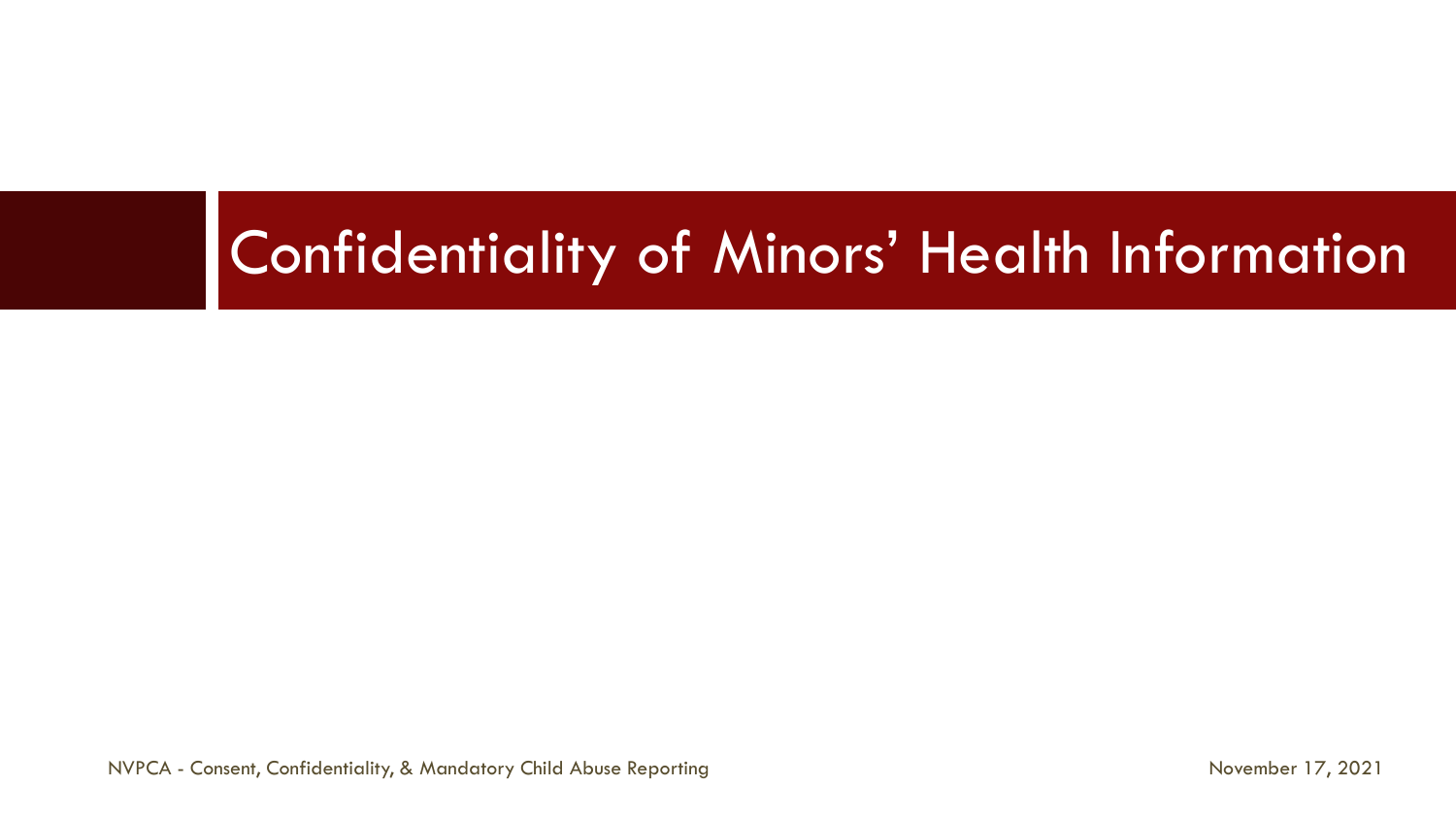## Confidentiality for Minors in Nevada

#### Federal laws

- $\blacksquare$  Title X confidentiality regulations
- **D** HIPAA Privacy Rule
- $\blacksquare$  Part 2 SUD confidentiality regulations
- Other laws Medicaid, HIV, FQHC
- Nevada laws
	- Information from electronic health record or health information exchange
	- **O** Information for minors in specific groups
	- **O** Information about specific services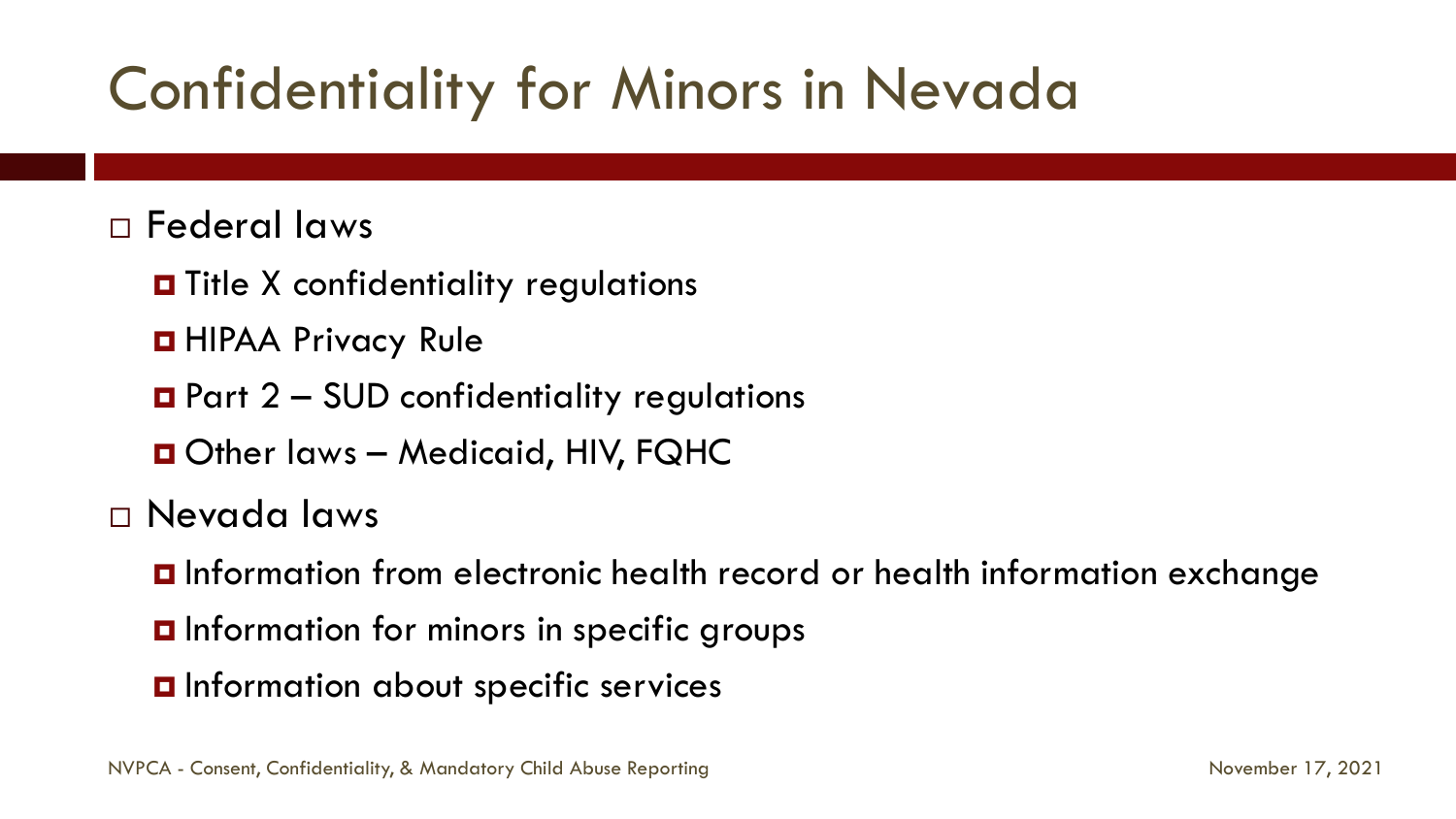## Confidentiality Protections in Title X

- $\Box$  Title X confidentiality rule  $=$  "gold standard"
- □ 2021 regulation: "All information as to personal facts and circumstances obtained by the project staff about individuals receiving services must be held confidential and must not be disclosed without the individual's documented consent, except as may be necessary to provide services to the patient or *as required by law*, with appropriate safeguards for confidentiality. Otherwise, information may be disclosed only in summary, statistical, or other form which does not identify particular individuals." 42 C.F.R. §59.10(a)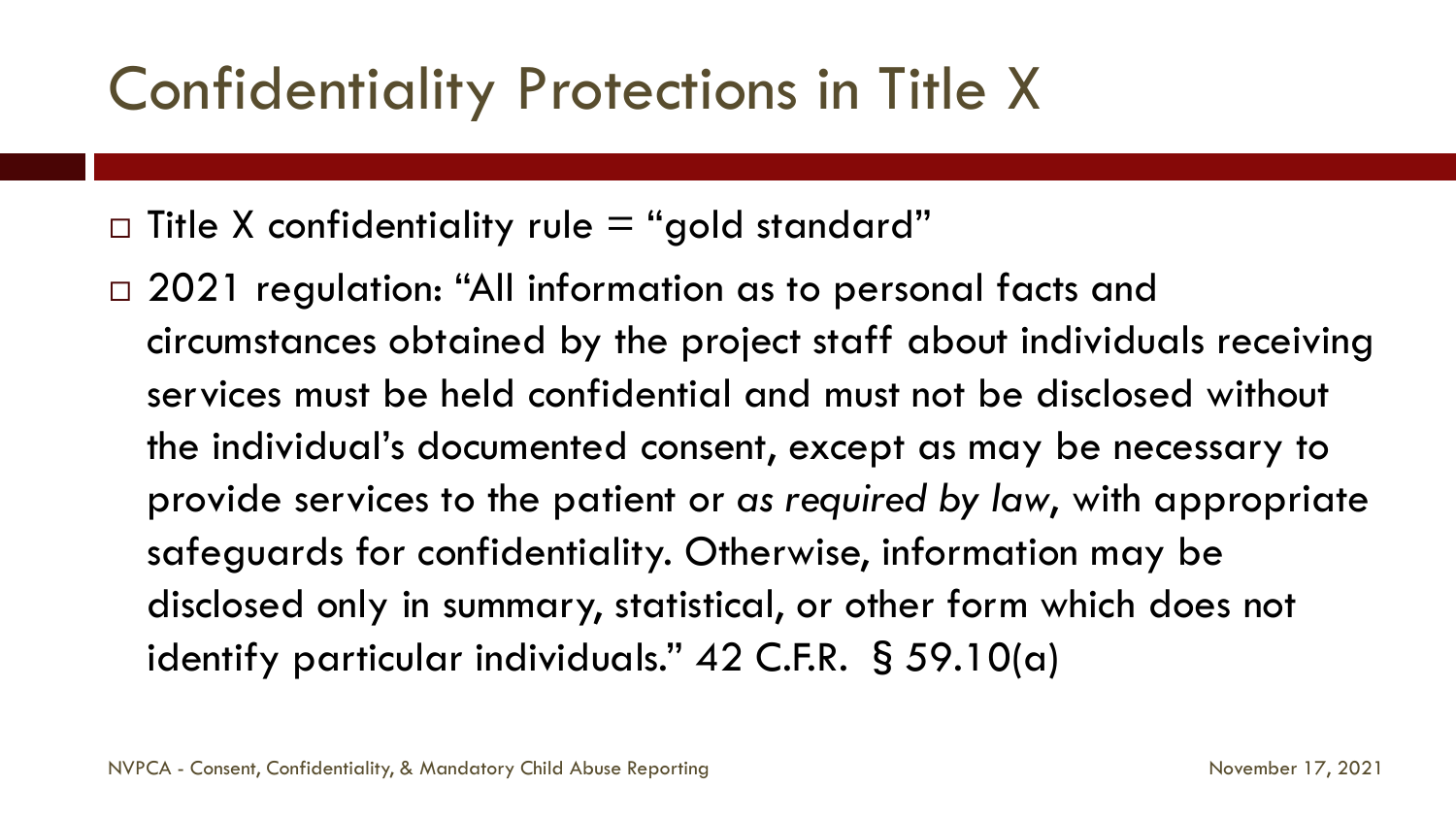## Disclosure Rules for Title X Information

- Documented authorization of patient required
	- **D** Includes minor patients
- □ Disclosures related to insurance and payment
- □ Disclosures required by law
	- **D** Mandated child abuse reporting
	- **O** Reporting of communicable diseases
	- **O** Reporting of violent acts and injuries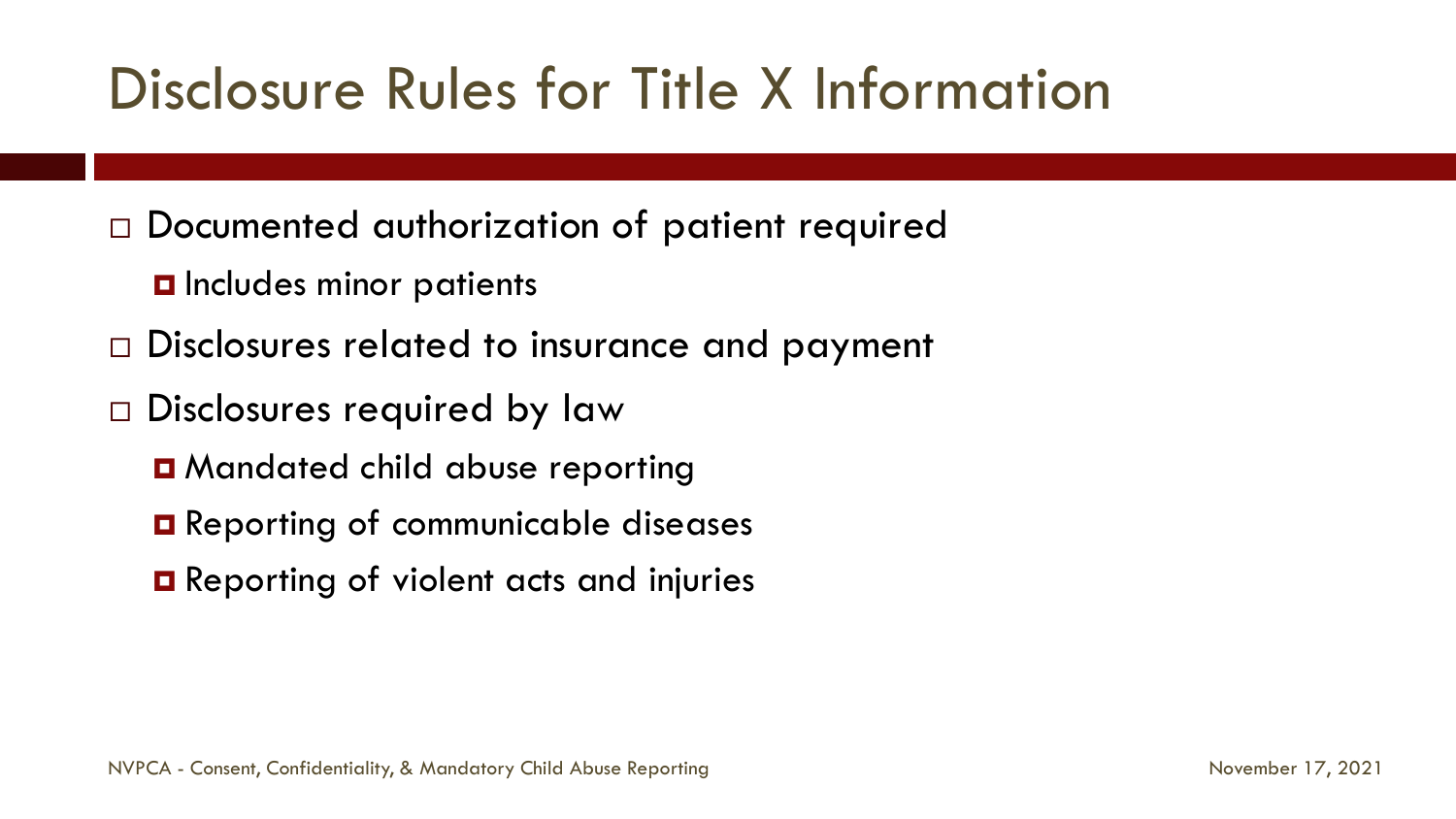## Disclosures Related to Insurance & Payment

□ Numerous federal & state laws apply

□ 2021 Title X regulation: "Reasonable efforts to collect charges without jeopardizing client confidentiality must be made. Recipient must inform the client of any potential for disclosure of their confidential health information to policyholders where the policyholder is someone other than the client."  $42$  C.F.R. § 59.10(a).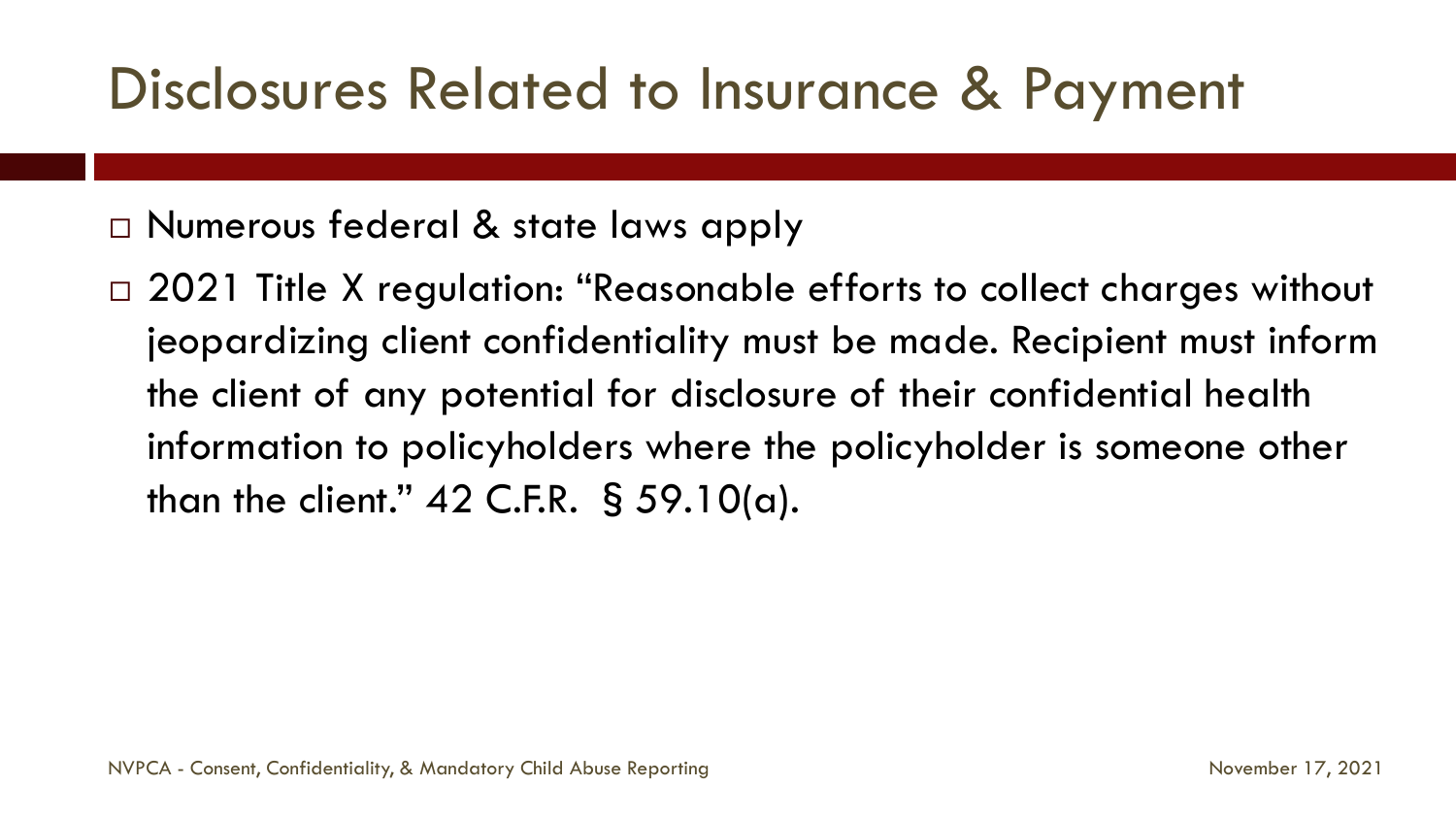## Title X Regulation re Parent Notification

- □ History of federal regulatory developments and litigation
- □ 2021 Title X regulations added new language re parent notification
	- "To the extent practical, Title X projects shall encourage family participation. However, *Title X projects may not require consent of parents or guardians for the provision of services to minors, nor can any Title X project staff notify a parent or guardian before or after a minor has requested and/or received Title X family planning services*." 42 C.F.R. §59.10(b)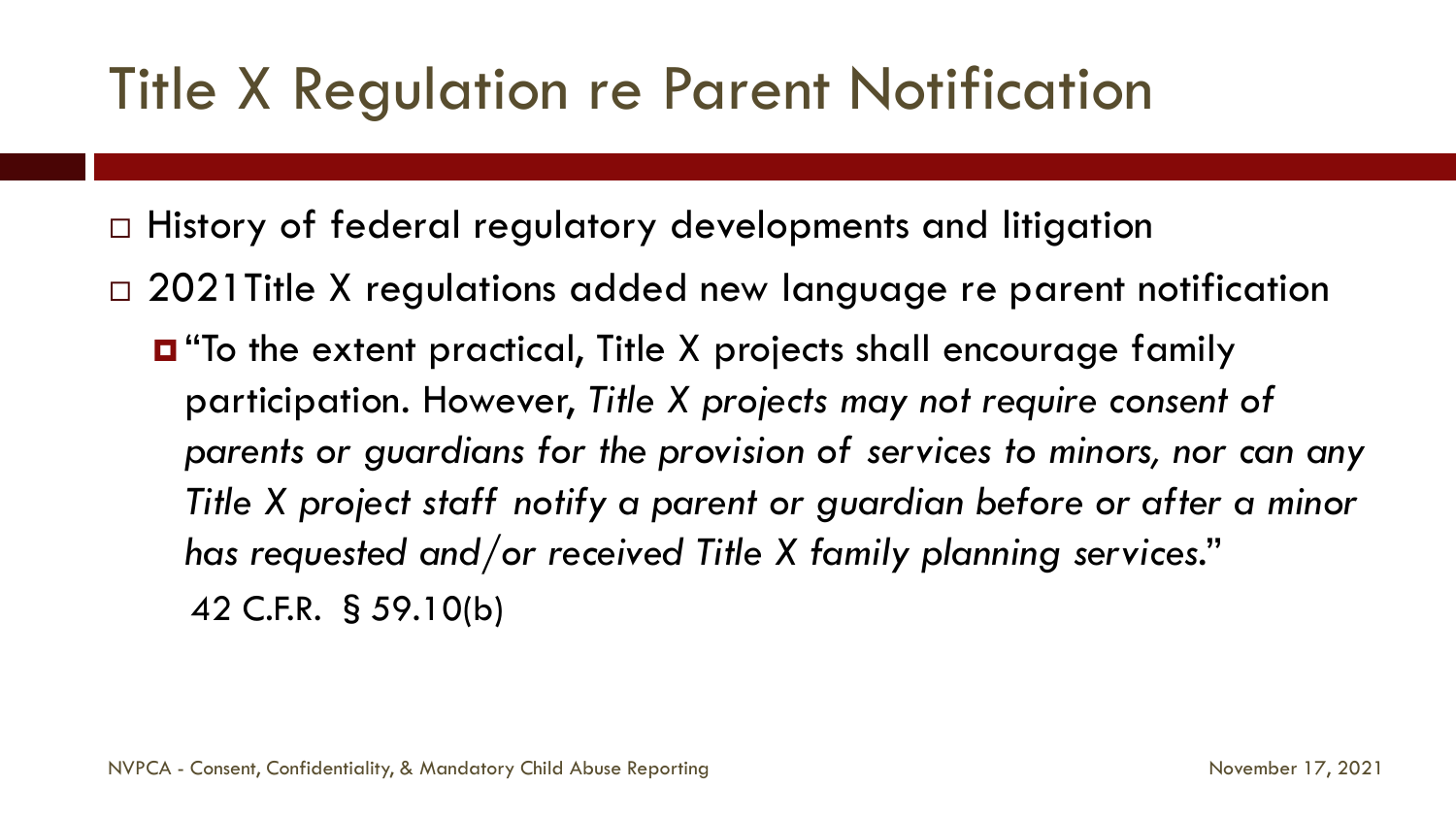## HIPAA Privacy Rule

### $\Box$  Rights of individuals

- **O** Control disclosure
- **D** Access records
- **Request special confidentiality** protections
	- Restrictions on disclosure
	- Confidential communications
- □ "Floor" of protection
- Minors as individuals
	- **O** Consent for own care
	- **Parent accedes to** confidentiality
- Parents' access to information
	- **O** Parent as authorized representative
	- **D** Deference to state or other law including applicable case law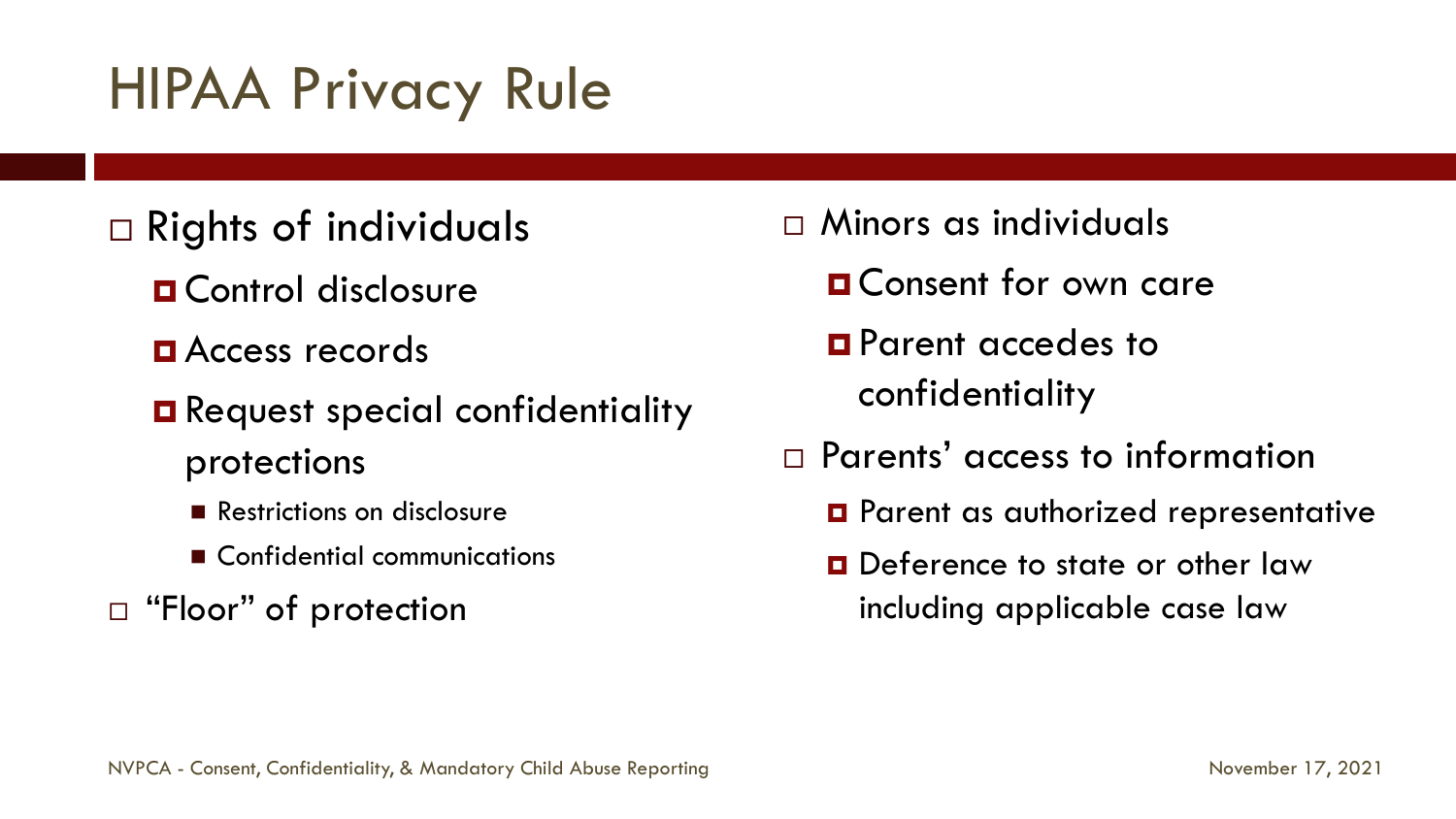## 42 C.F.R. Part 2 – Federal SUD Confidentiality Rules

- □ "Federally assisted" programs
- $\Box$  Floor of federal protection for rights of adult & minor patients
- $\Box$  Disclosure of patient identifying information requires written patient consent
	- **P** Protection for Information of minors authorized to consent under state law
- □ Disclosure permitted without patient consent (examples)
	- **O** Child abuse reports
	- **□** To medical personnel in bona fide medical emergency
	- **O** Crimes on program premises or against program personnel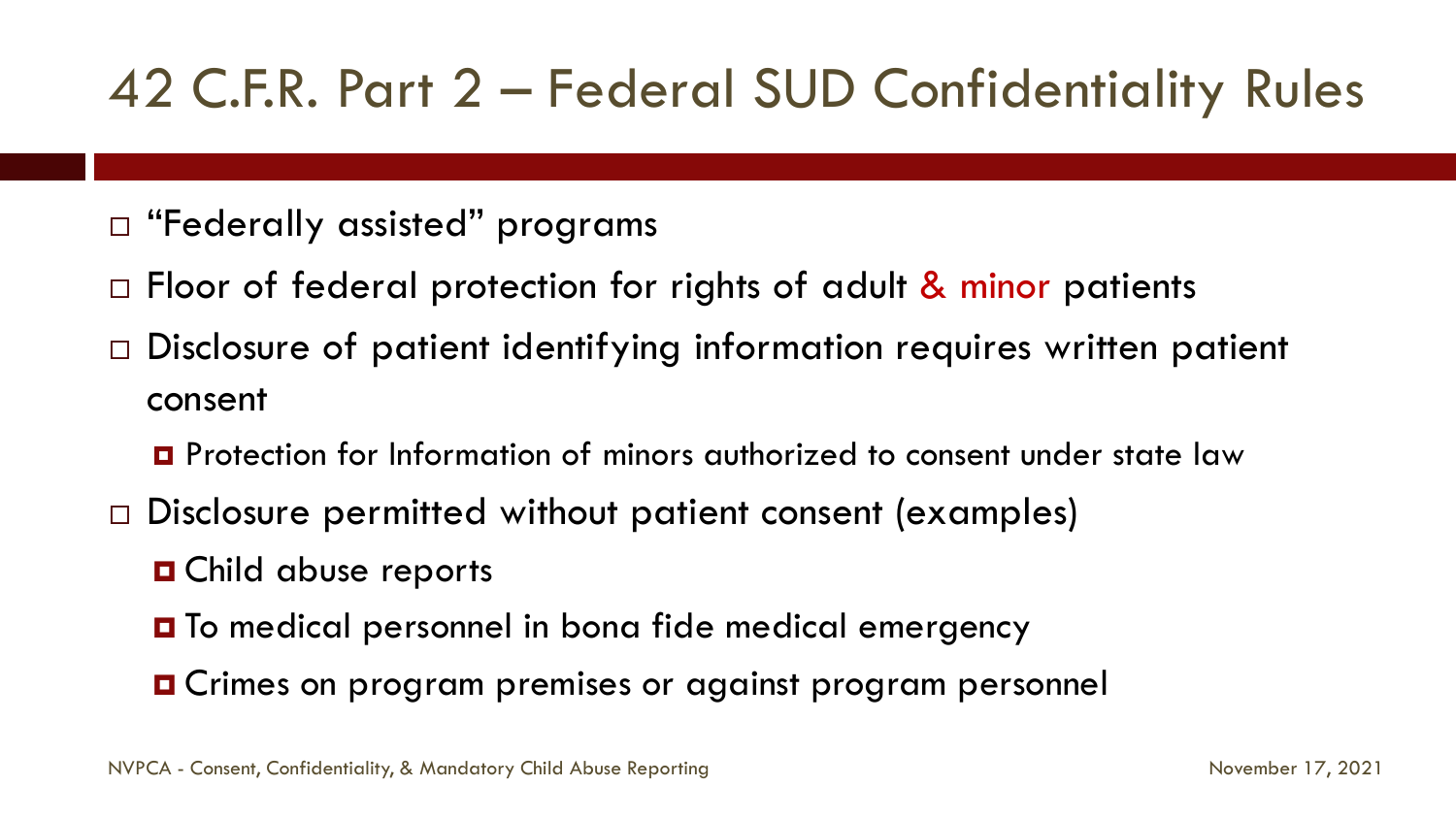# Poll Question #2

# Are you familiar with the Nevada law that determines confidentiality when minors are allowed to consent for their own care?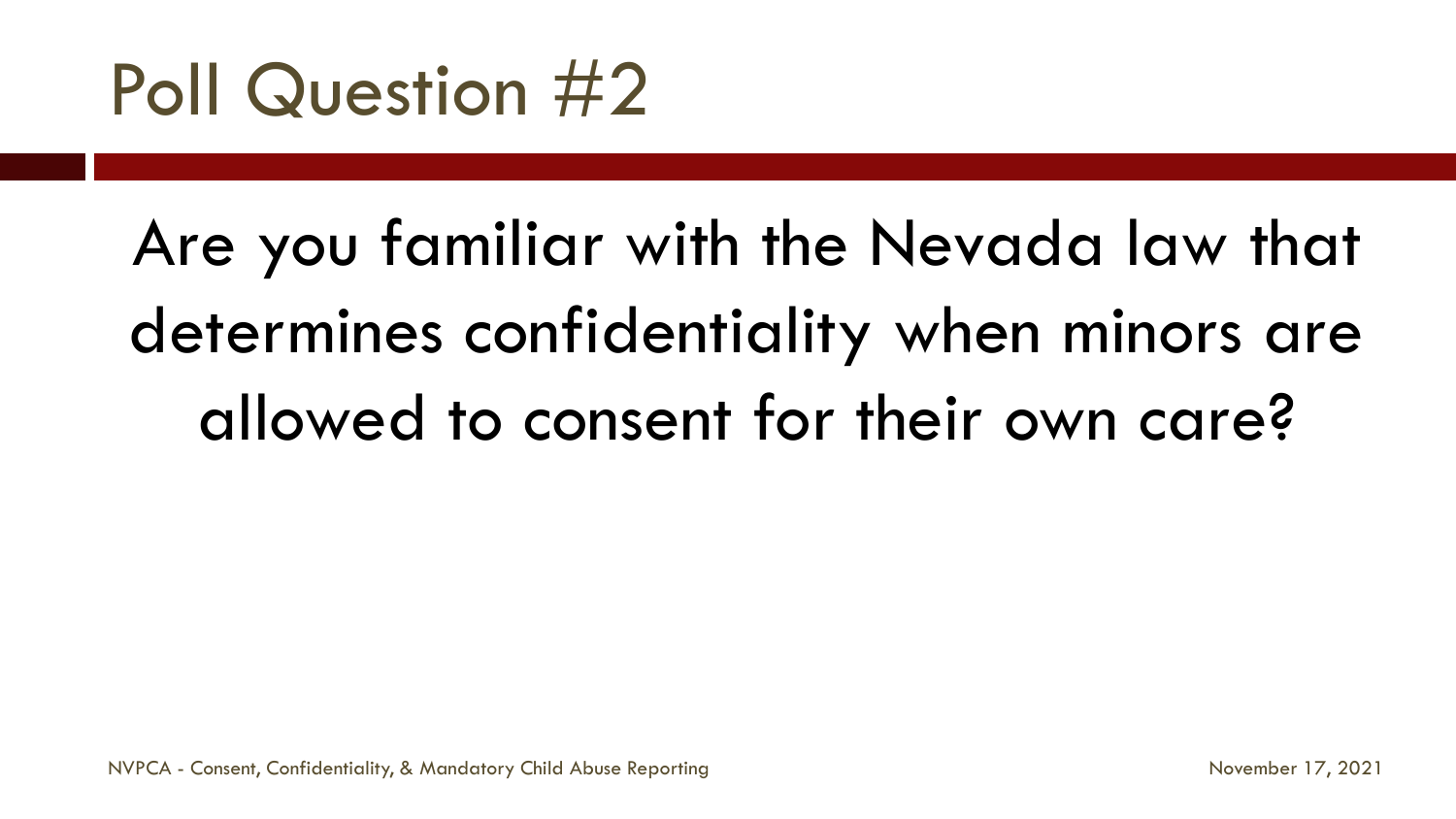## Nevada Confidentiality Laws

 $\Box$  Information about services for which minors are allowed to consent

- **□** Reasonable effort to communicate with parents
- Disclosure of information from electronic health record or health information exchange
- $\Box$  Confidentiality of STD information reported to or investigated by the health authority
- $\Box$  Information in investigations of child abuse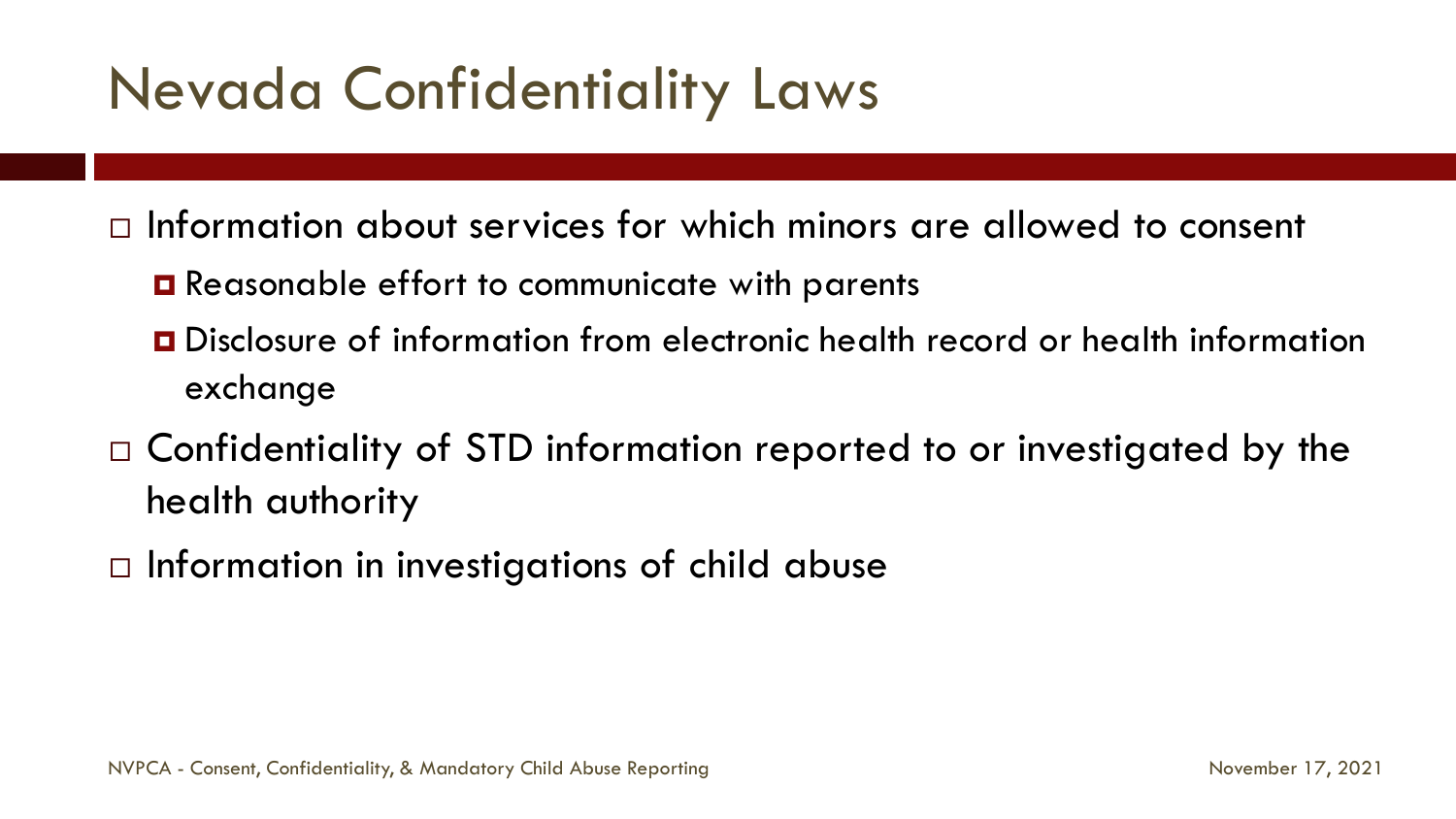### Reasonable Effort to Communication with Parents

 $\Box$  "A person who treats a minor [under the rules allowing minors to consent for care] shall, before initiating treatment, make prudent and reasonable efforts to obtain the consent of the minor to communicate with his or her parent, parents or legal guardian, and shall make a note of such efforts in the record of the minor's care. If the person believes that such efforts would jeopardize treatment necessary to the minor's life or necessary to avoid a serious and immediate threat to the minor's health, the person may omit such efforts and note the reasons for the omission in the record."

Nev. Rev. Stat. § 439.590(2).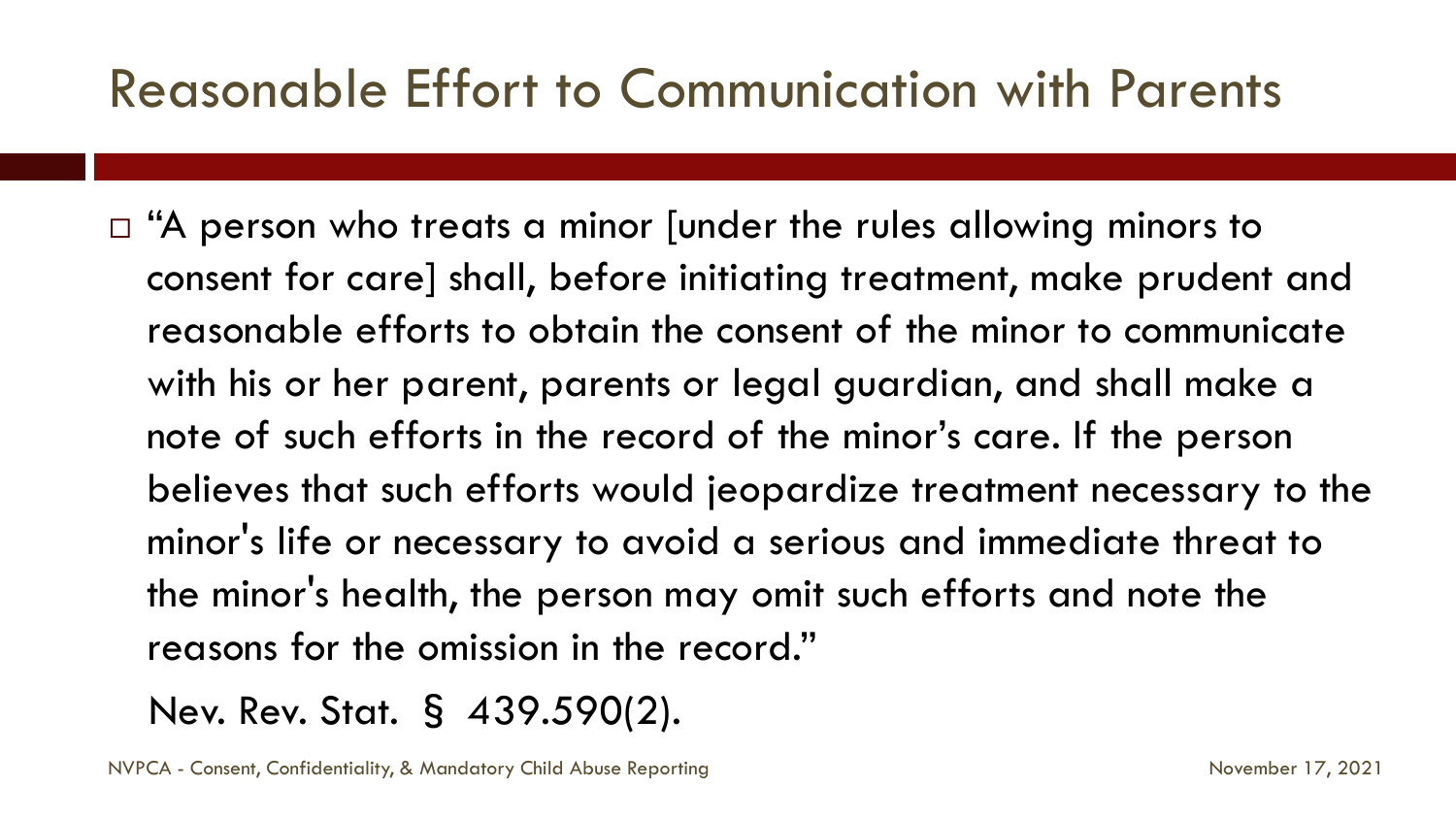## Information from EHR or HIE

- $\Box$  "Individually identifiable health information obtained from an electronic health record or a health information exchange concerning health care services received by a child without the consent of a parent or guardian of the child must not be disclosed to the parent or guardian of the child without the consent of the child . . .."
	- Nev. Rev. Stat. § 439.590(2).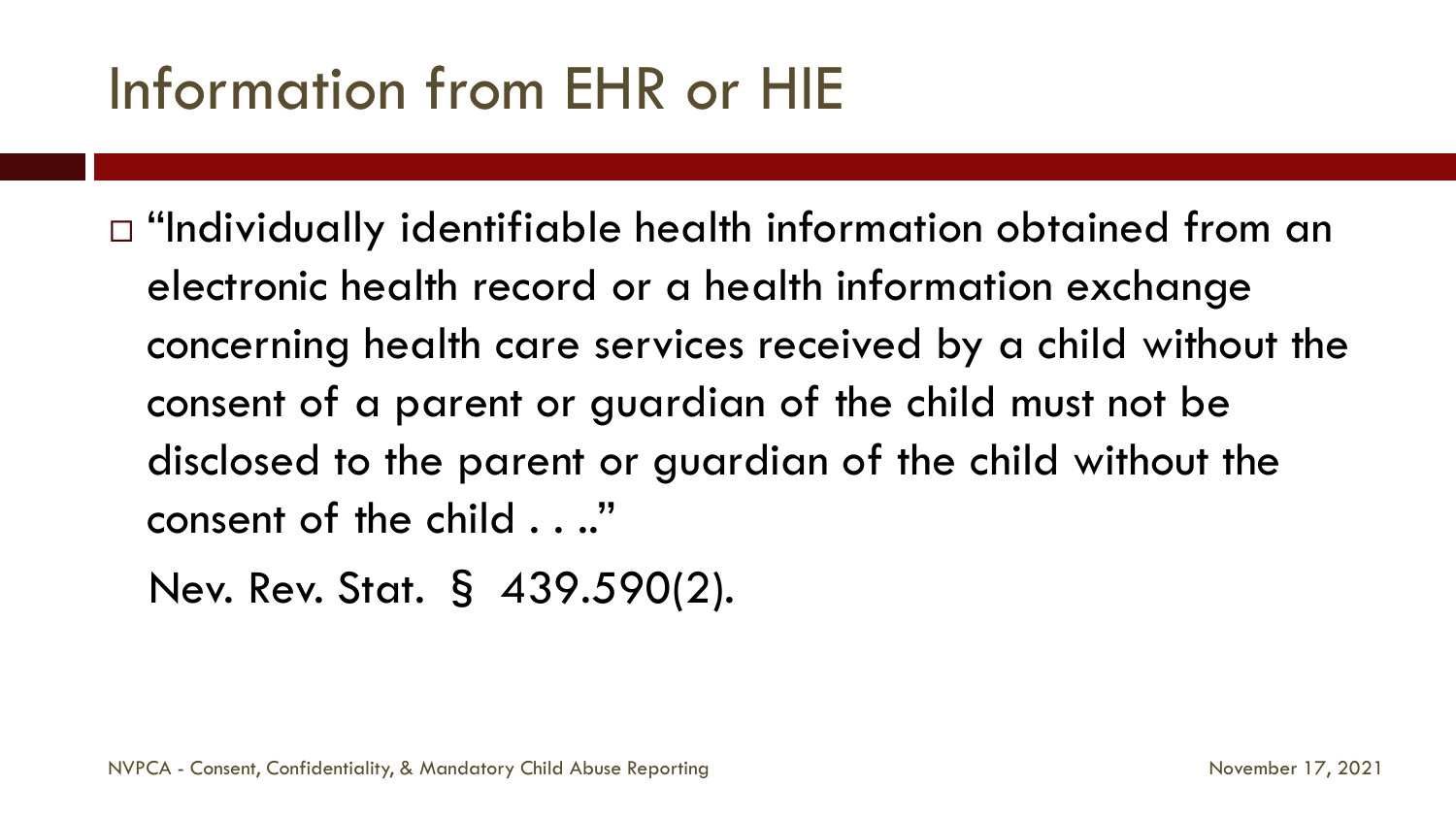## 21<sup>st</sup> Century Cures Act – ONC Rule

#### □ 21<sup>st</sup> Century Cures Act

- □ ONC Rule "21st Century Cures Act: Interoperability, Information Blocking, and the ONC Health IT Certification Program"
- $\Box$  Information blocking provisions
	- **Q** Require giving patients access to their EHI
	- **O** Parents may have access via web portal
	- $\Box$  8 exceptions to information blocking
		- **Preventing harm**
		- **Privacy**
		- **n** Infeasibility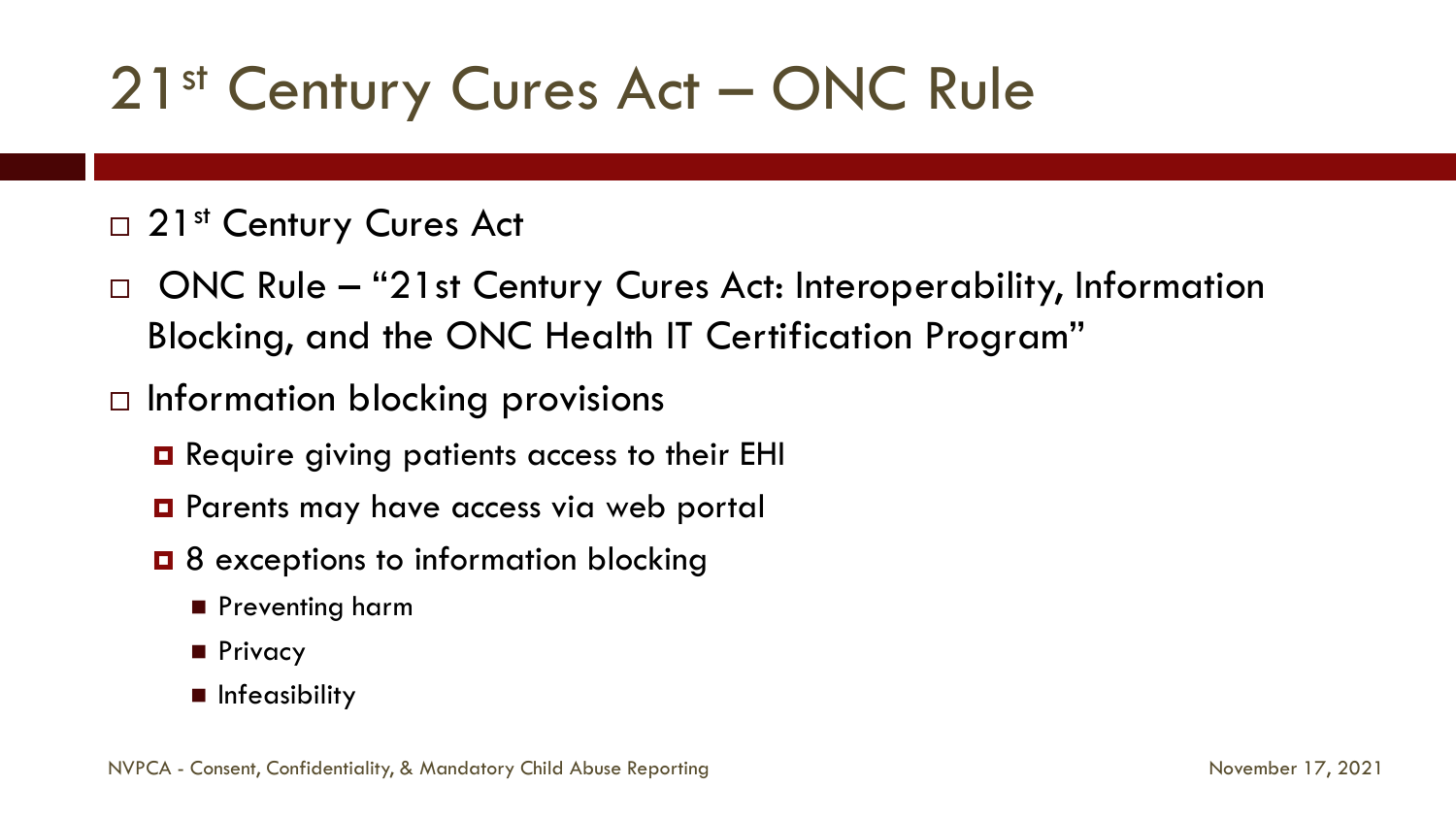## Mandatory Reporting of Child Abuse

NVPCA - Consent, Confidentiality, & Mandatory Child Abuse Reporting November 17, 2021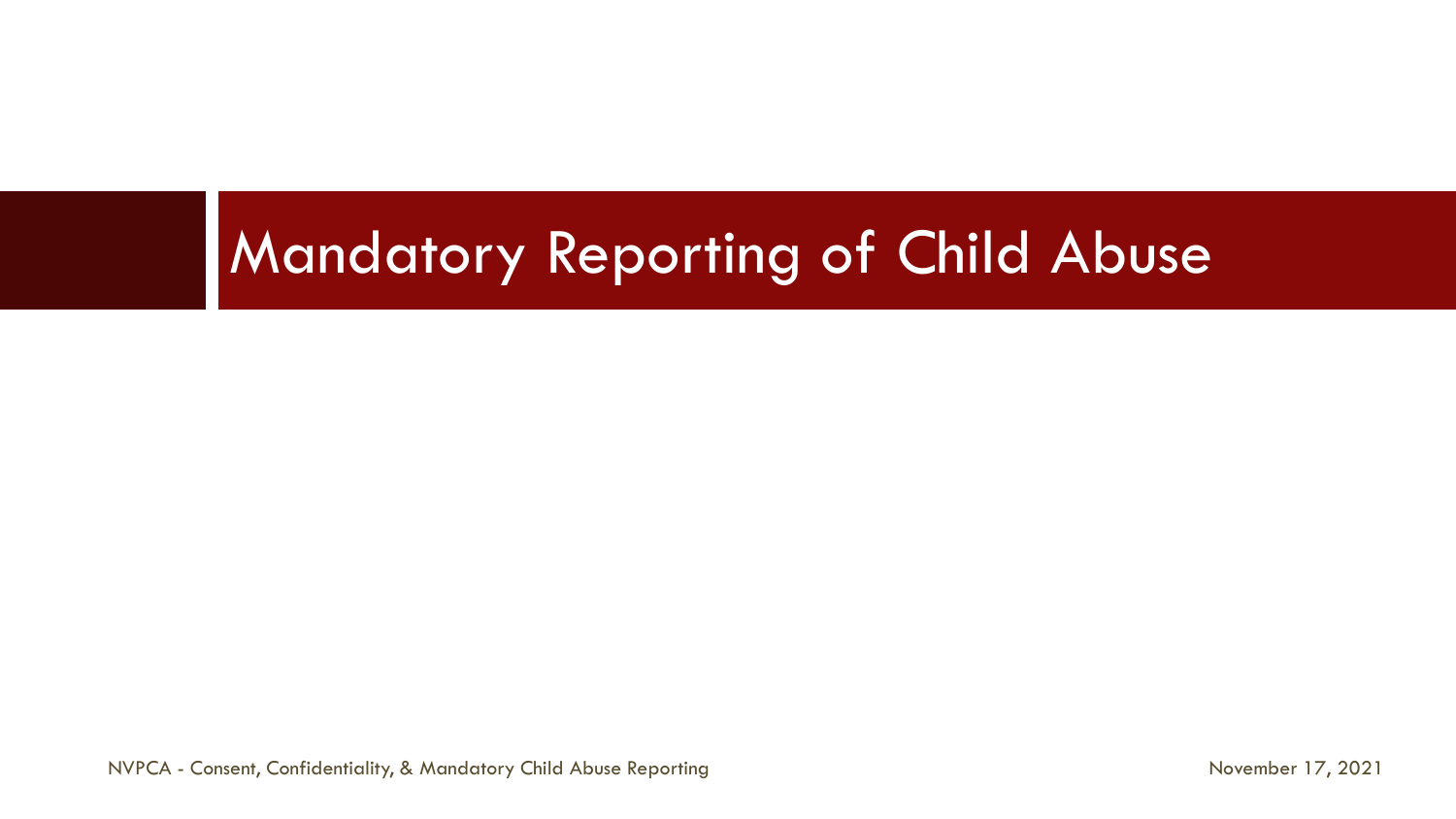## Mandated Child Abuse Reporters in Nevada

#### Mandated reporters

■ Long list of professions and occupations who interact with children **D** Most health care professionals are mandated reporters

#### □ Required report

- Knowledge or "reasonable cause to believe" that a child has been abused or neglected
- "professional or occupational capacity"
- **O** Confirmation not required
- **O** Potential liability for failure to report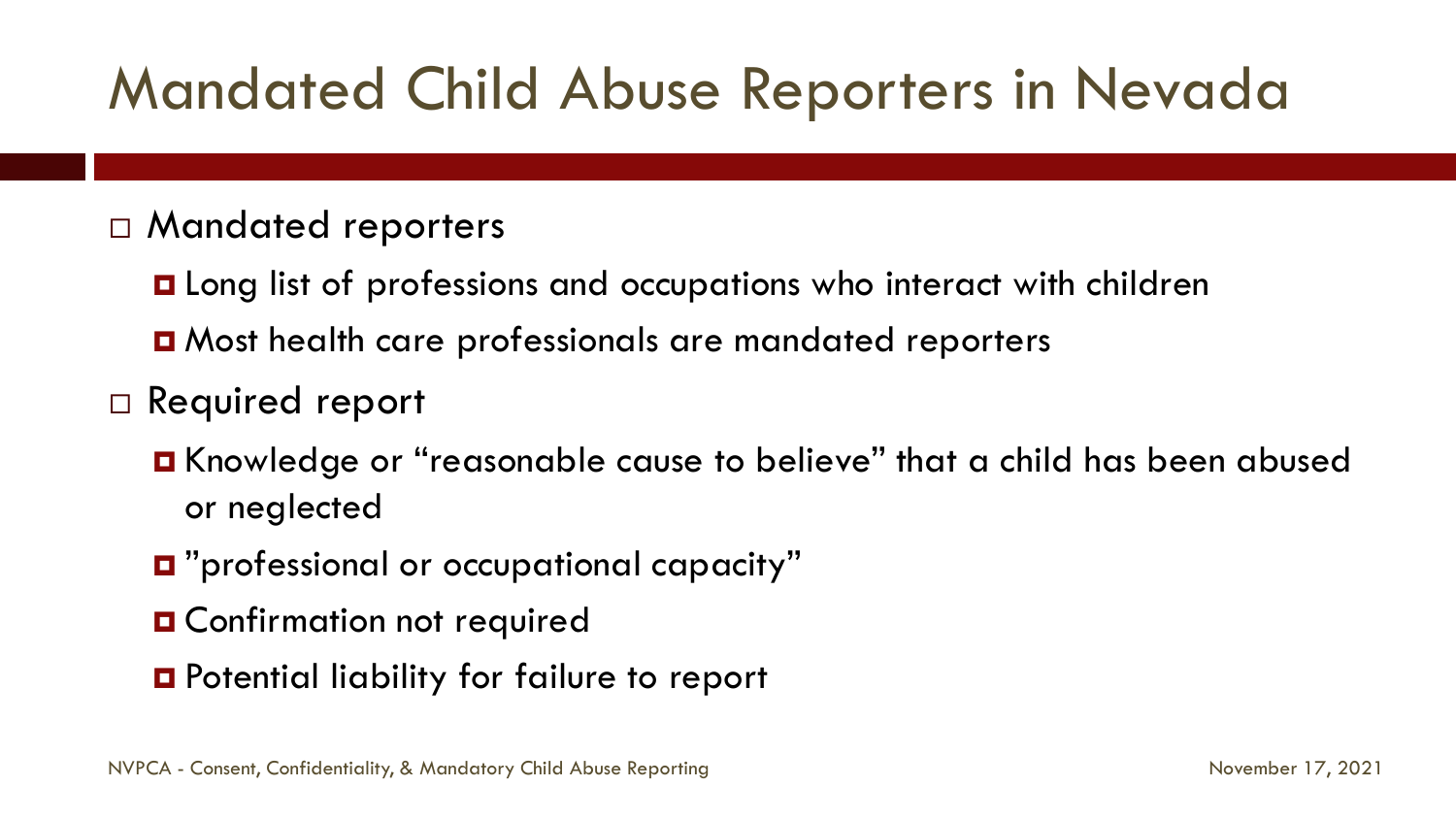## Reportable Child Abuse in Nevada

- Non-accidental physical injury
- Non-accidental mental injury
- □ Sexual abuse or sexual exploitation
- □ Negligent treatment or maltreatment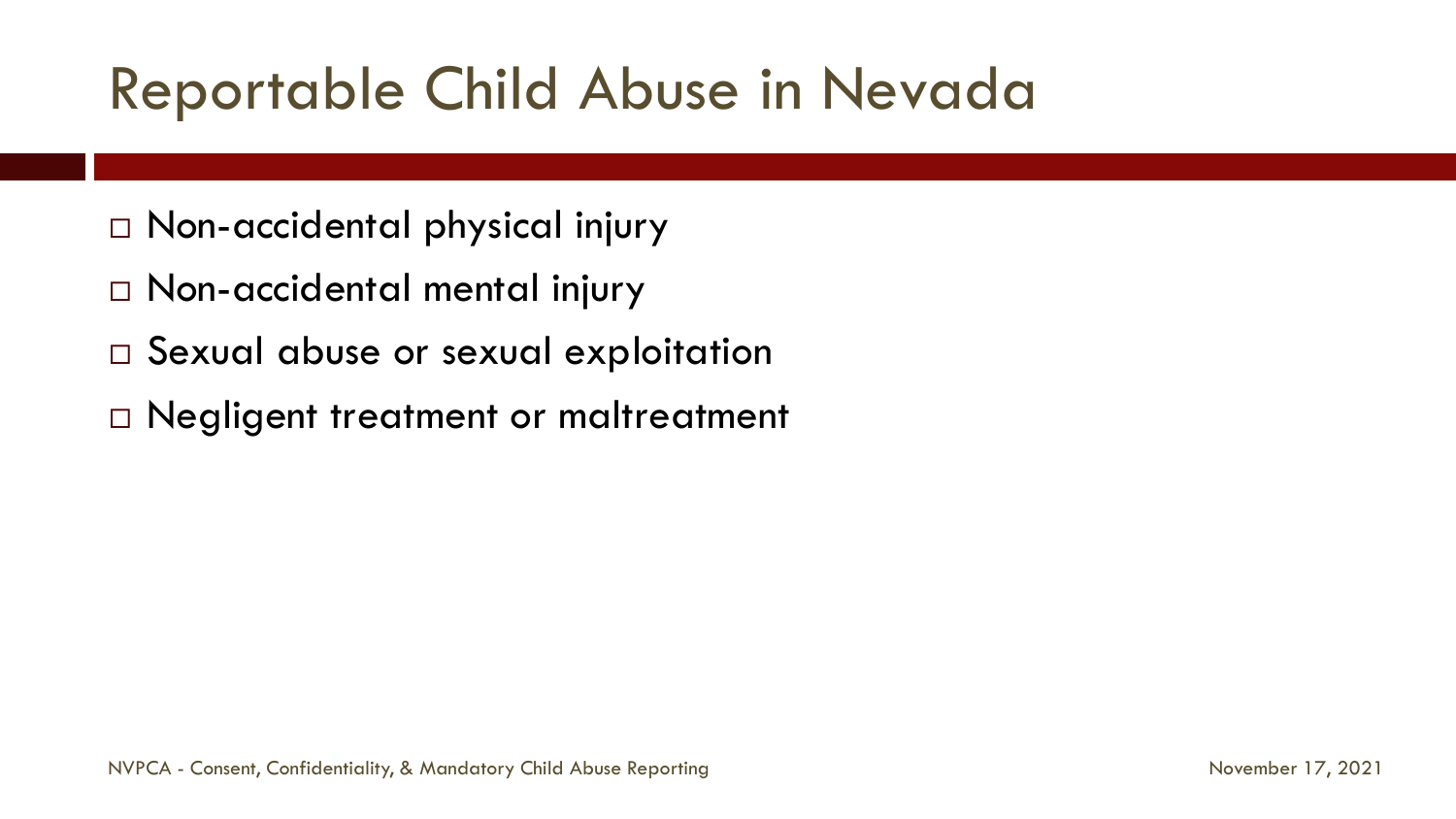# Poll Question #3

# Are you familiar with when Nevada law requires reporting sexual activity with minors based on age?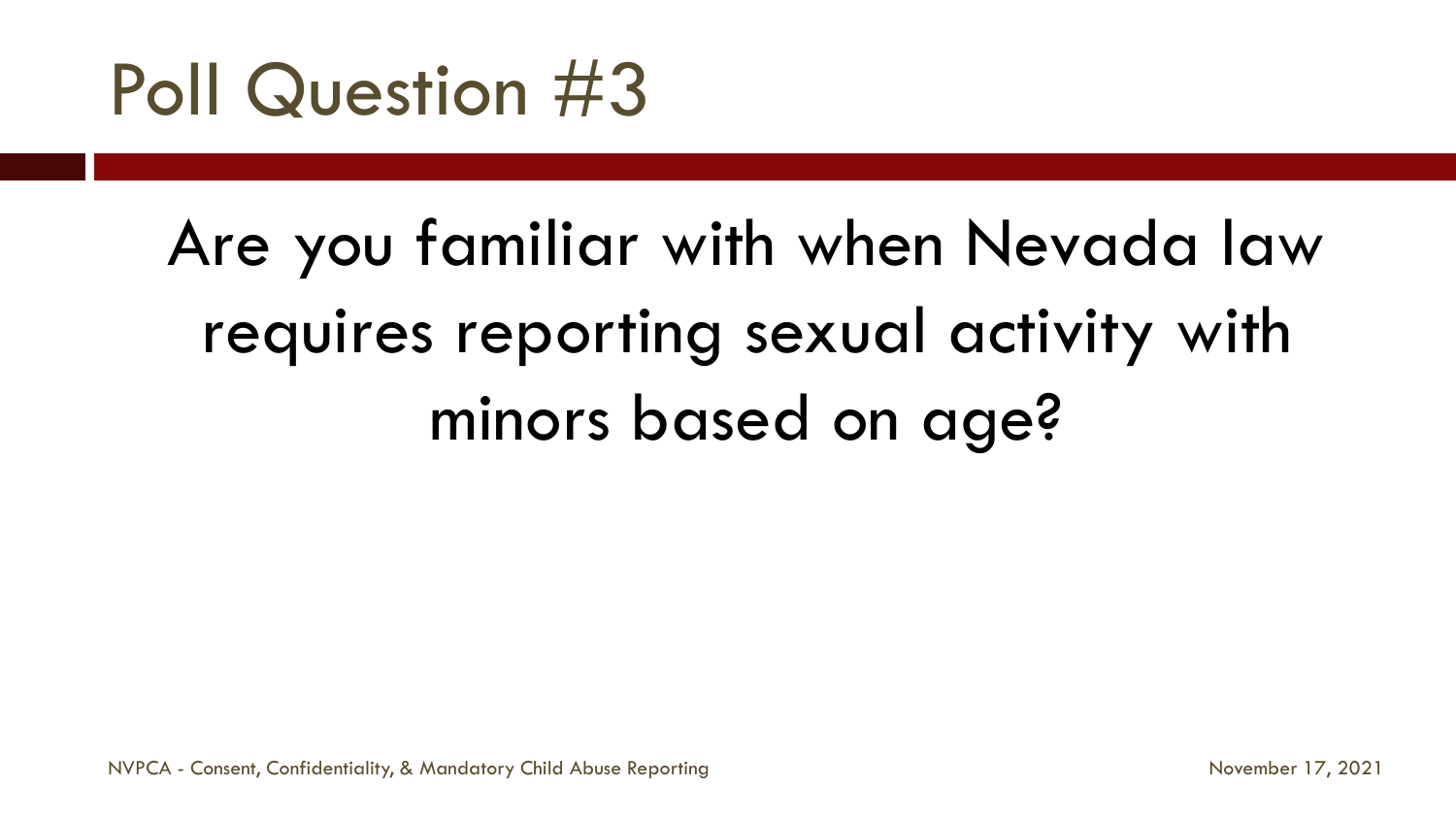## Reportable Sexual Abuse in Nevada

 $\Box$  Long list of sexual offenses with children

- Incest, lewdness with a child, sado-masochistic abuse, sexual assault, statutory sexual seduction, open or gross lewdness, mutilation of the genitalia
- □ Consensual vs non-consensual sexual activity
- $\Box$  Reporting of sexual activity based on age  $-$  specific age differences
	- **Q** Lewdness with a child
	- Sexual assault
	- **O** Statutory sexual seduction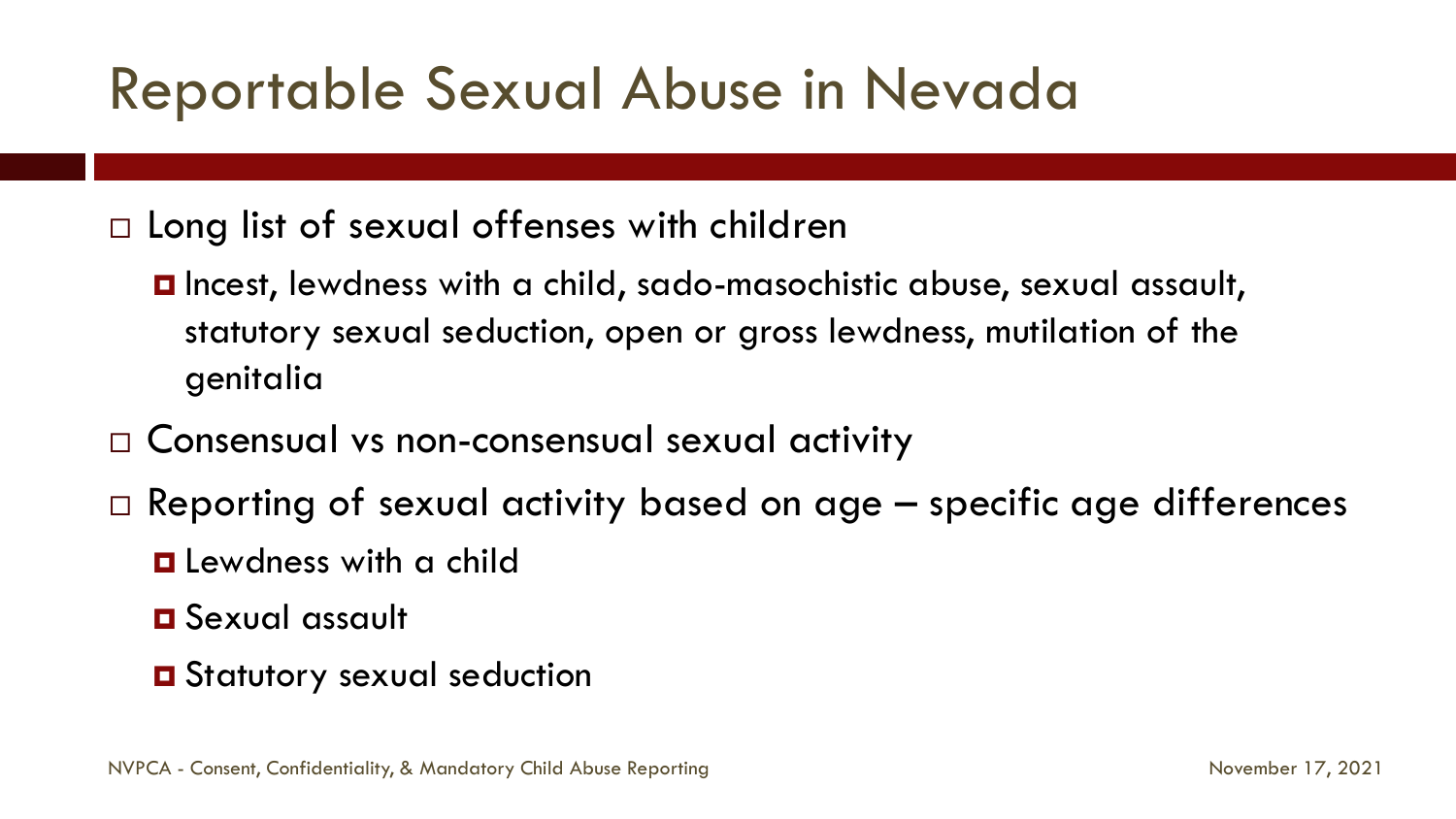## Reportable Sexual Exploitation in Nevada

### Definition of sexual exploitation

**O** Forcing, allowing, or encouraging a child

- To solicit for or engage in prostitution engaging in sexual conduct in return for fee, monetary consideration, or other thing of value
- To view a pornographic film or literature
- **To engage in** 
	- **Filming, photographing, or recording on videotape; or**
	- **Posing, modeling, depiction or a live performance involving exhibition of a** child's genitals or any sexual conduct with a child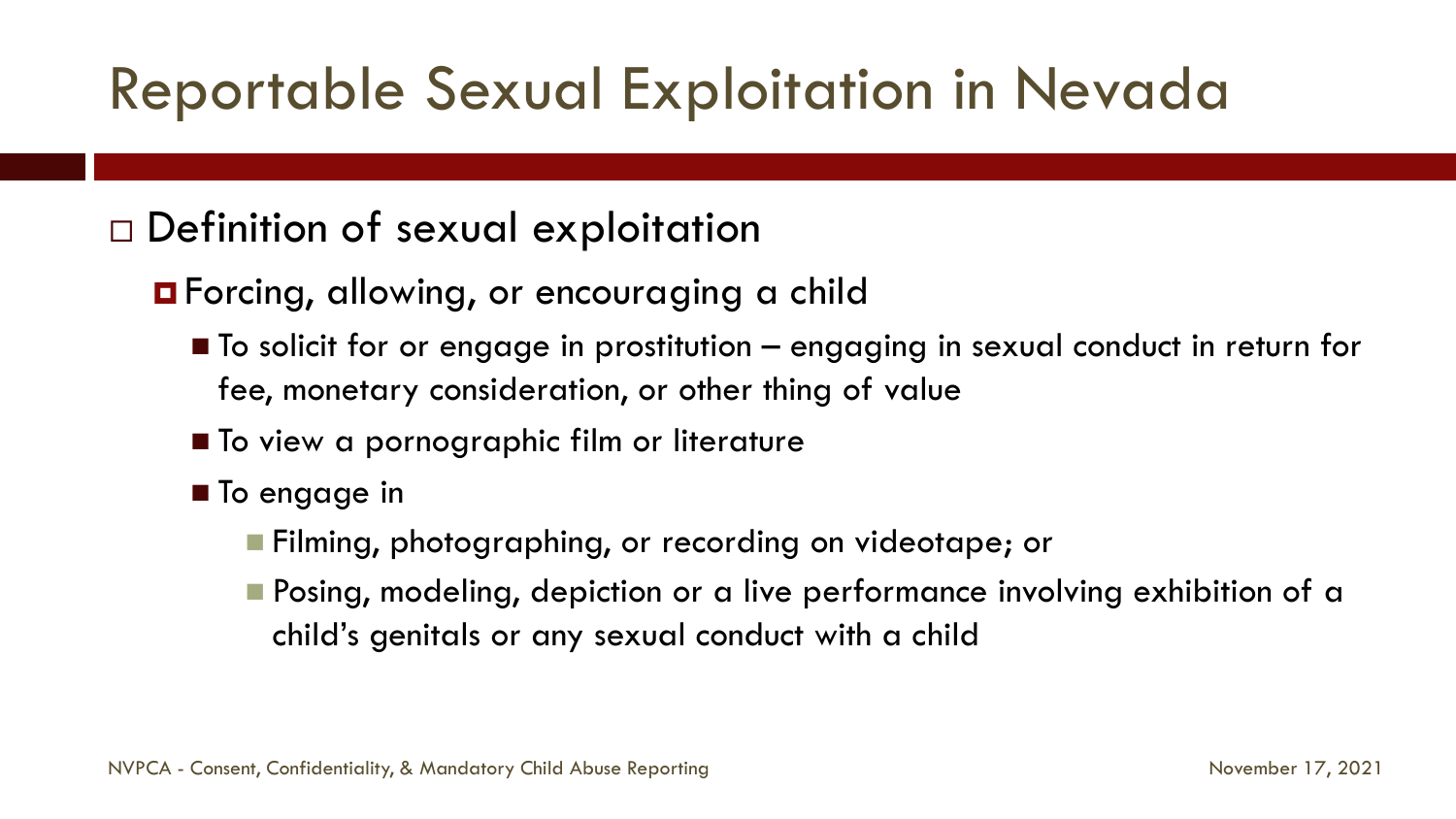## Child Abuse Reporting Procedures in Nevada

- □ Reports made to child welfare services or law enforcement
- □ By telephone or other means of oral, written, or electronic communication
- $\Box$  Within 24 hours
- $\Box$  Specific information to be included
	- May include medical information the child welfare services agency considers necessary
- □ State & federal confidentiality laws determine information to parents
- □ Parents not informed of reporter's identity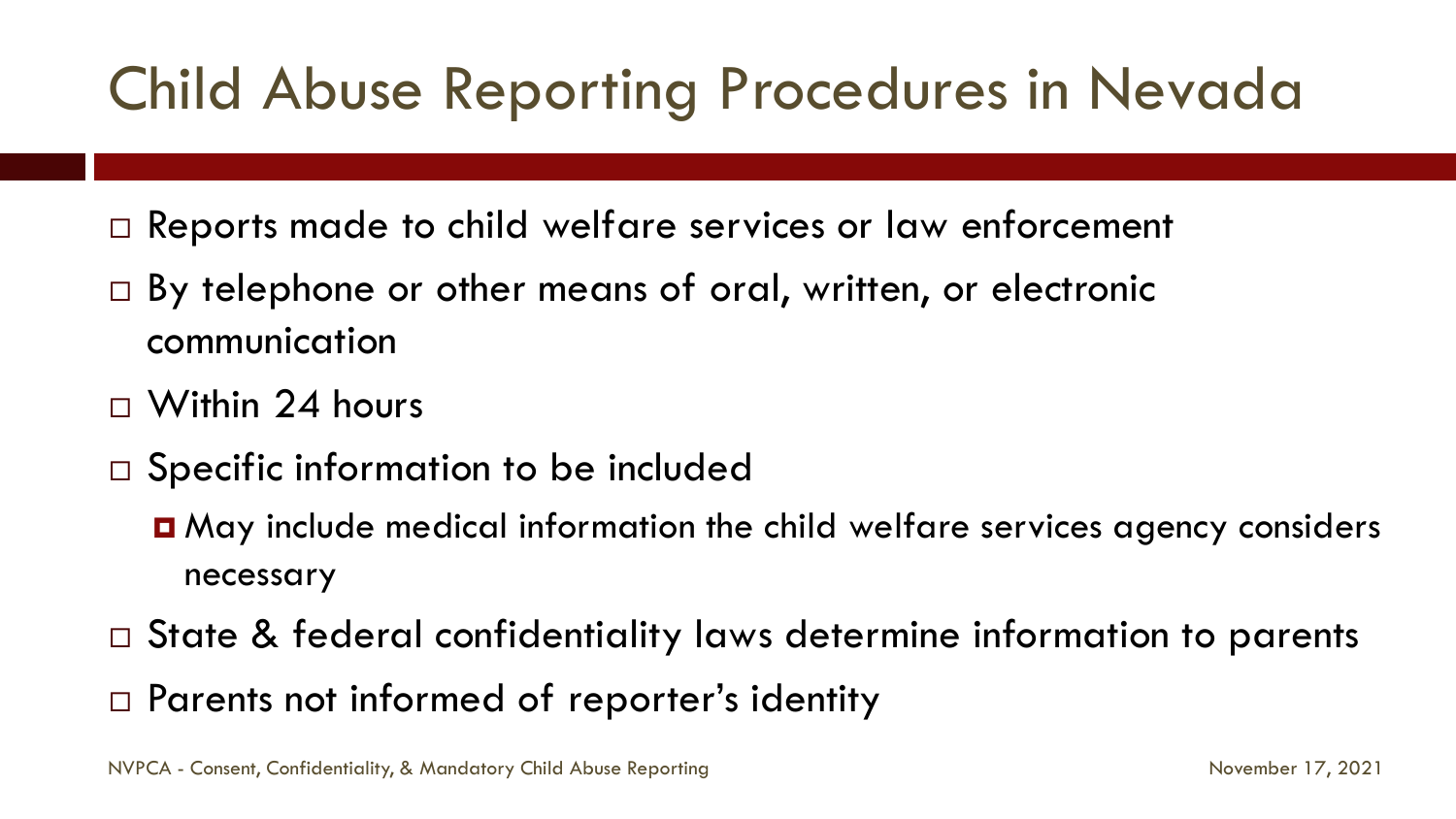

R. Gudeman, A. English. Minor Consent, Confidentiality, and Child Abuse Reporting: A Guide for Title X Family Planning Providers in Nevada, 4<sup>th</sup> Edition (National Center for Youth Law, forthcoming 2021). [https://www.nvpca.org/.](https://www.nvpca.org/)

A. English, C.A.Ford. The HIPAA Privacy Rule and Adolescents: Legal Questions and Clinical Challenges. *Perspect Sex Reprod Health*[. 2004;36\(2\):80-86. https://www.guttmacher.org/journals/psrh/2004/hipaa](https://www.guttmacher.org/journals/psrh/2004/hipaa-privacy-rule-and-adolescents-legal-questions-and-clinical-challenges)privacy-rule-and-adolescents-legal-questions-and-clinical-challenges.

J. Maccini, A. English. 21st Century Cures Act Information Blocking Rule: Implementation and Implications for Family Planning Programs: Webinar. Reproductive Health National Training Center, August 3, 2021. [https://rhntc.org/resources/21st-century-cures-act-information-blocking-rule-implementation-and](https://rhntc.org/resources/21st-century-cures-act-information-blocking-rule-implementation-and-implications-family)implications-family.